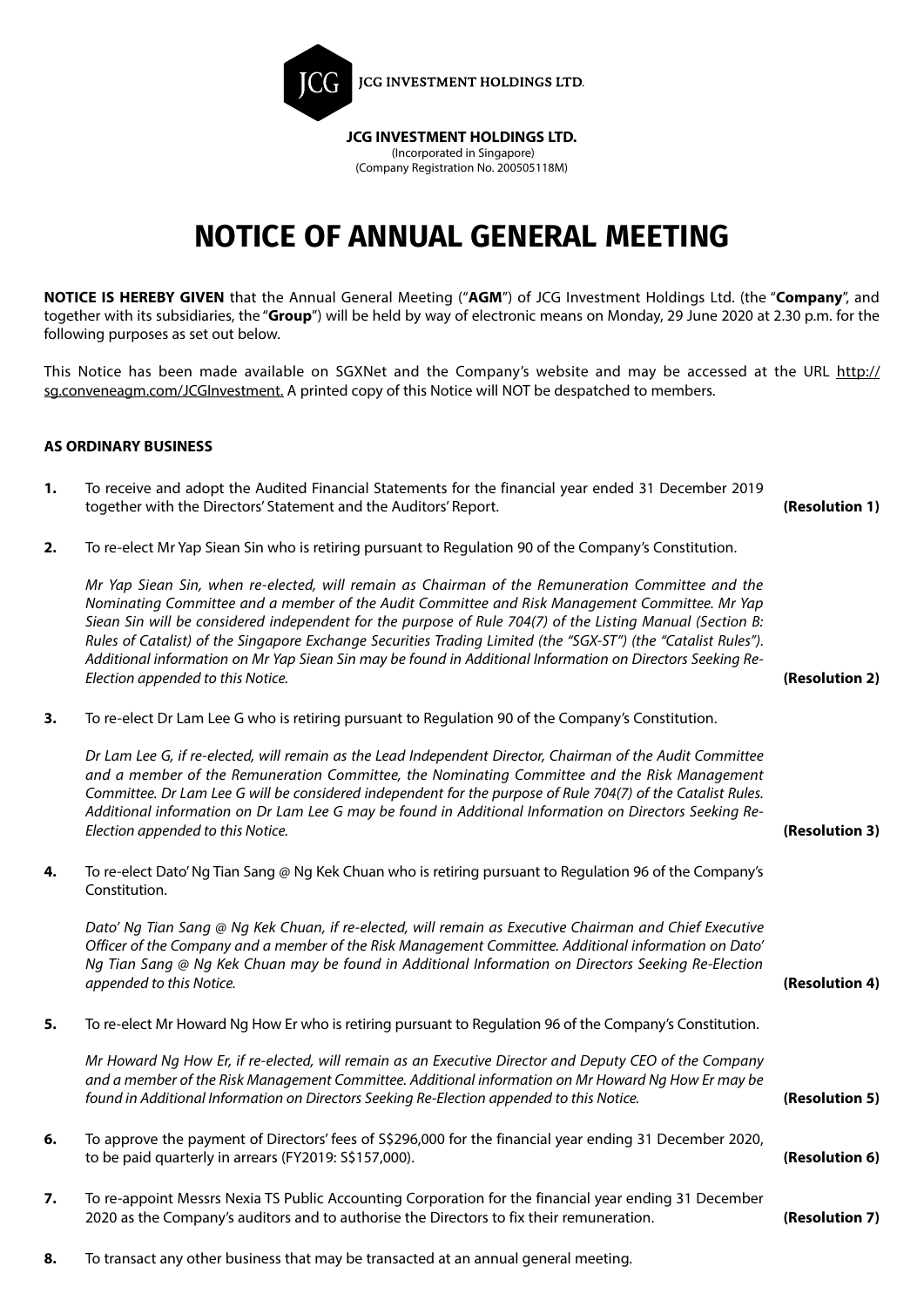#### **AS SPECIAL BUSINESS**

**9.** To consider and, if thought fit, to pass the following resolution as an ordinary resolution, with or without modifications:

"That pursuant to Section 161 of the Companies Act, Chapter 50 of Singapore (the "**Act**") and Rule 806 of the Catalist Rules, the directors of the Company (the "**Directors**") be and are hereby authorised to allot and issue:

- a) shares in the capital of the Company ("**Shares**");
- b) convertible securities; or
- c) additional securities issued pursuant to adjustment to (b) above; or
- d) Shares arising from the conversion of securities in (b) and (c) above,

in the Company (whether by way of rights, bonus or otherwise) at any time and upon such terms and conditions and for such purposes and to such persons as the Directors may in their absolute discretion deem fit provided that:

- (i) the aggregate number of Shares and convertible securities that may be issued must not be more than 100% of the total number of issued Shares excluding treasury shares and subsidiary holdings, of which the aggregate number of Shares and convertible securities issued other than on a prorata basis to existing shareholders must not be more than 50% of the total number of issued Shares excluding treasury shares and subsidiary holdings. For the purpose of determining the aggregate number of Shares and convertible securities that may be issued under this resolution, the percentage of the total number of issued Shares excluding treasury shares and subsidiary holdings is based on the total number of issued Shares excluding treasury shares and subsidiary holdings at the time this resolution is passed, after adjusting for (aa) new Shares arising from the conversion or exercise of convertible securities; (bb) new Shares arising from exercising of share options or vesting of share awards, provided the options or awards were granted in compliance with Part VIII of Chapter 8 of the Catalist Rules; and (cc) any subsequent bonus issue, consolidation or subdivision of Shares. Adjustments in accordance with (aa) or (bb) above are only to be made in respect of new shares arising from convertible securities, share options or Share awards which were issued and outstanding or subsisting at the time this resolution is passed;
- (ii) in exercising the authority conferred by this resolution, the Company shall comply with the provisions of the Catalist Rules for the time being in force (unless such compliance has been waived by the SGX-ST) and the Constitution for the time being of the Company; and
- (iii) unless revoked or varied by the Company in a general meeting, such authority conferred by this resolution shall continue in force until the conclusion of the next annual general meeting of the Company or the date by which the next annual general meeting of the Company is required by law to be held, whichever is the earlier." [See Explanatory Note (i)]
- **10.** To consider and, if thought fit, to authorise the Directors of the Company to grant awards ("**Awards**") in accordance with the provisions of the JCG Share Performance Plan ("**JCG SPP**") and to allot and issue from time to time such number of fully paid-up ordinary shares in the capital of the Company (the "**Shares**") as may be required to be allotted and issued pursuant to the vesting of Awards under the JCG SPP, provided that the aggregate number of Shares available under the JCG SPP, when added to all Shares, options or awards granted under any other share option scheme, share award scheme or share incentive scheme of the Company then in force, shall not exceed 15% of the total issued share capital (excluding treasury shares and subsidiary holdings) of the Company from time to time. **(Resolution 9)**

By Order of the Board

Ong Beng Hong/Tan Swee Gek Company Secretaries

**5 June 2020**

**(Resolution 8)**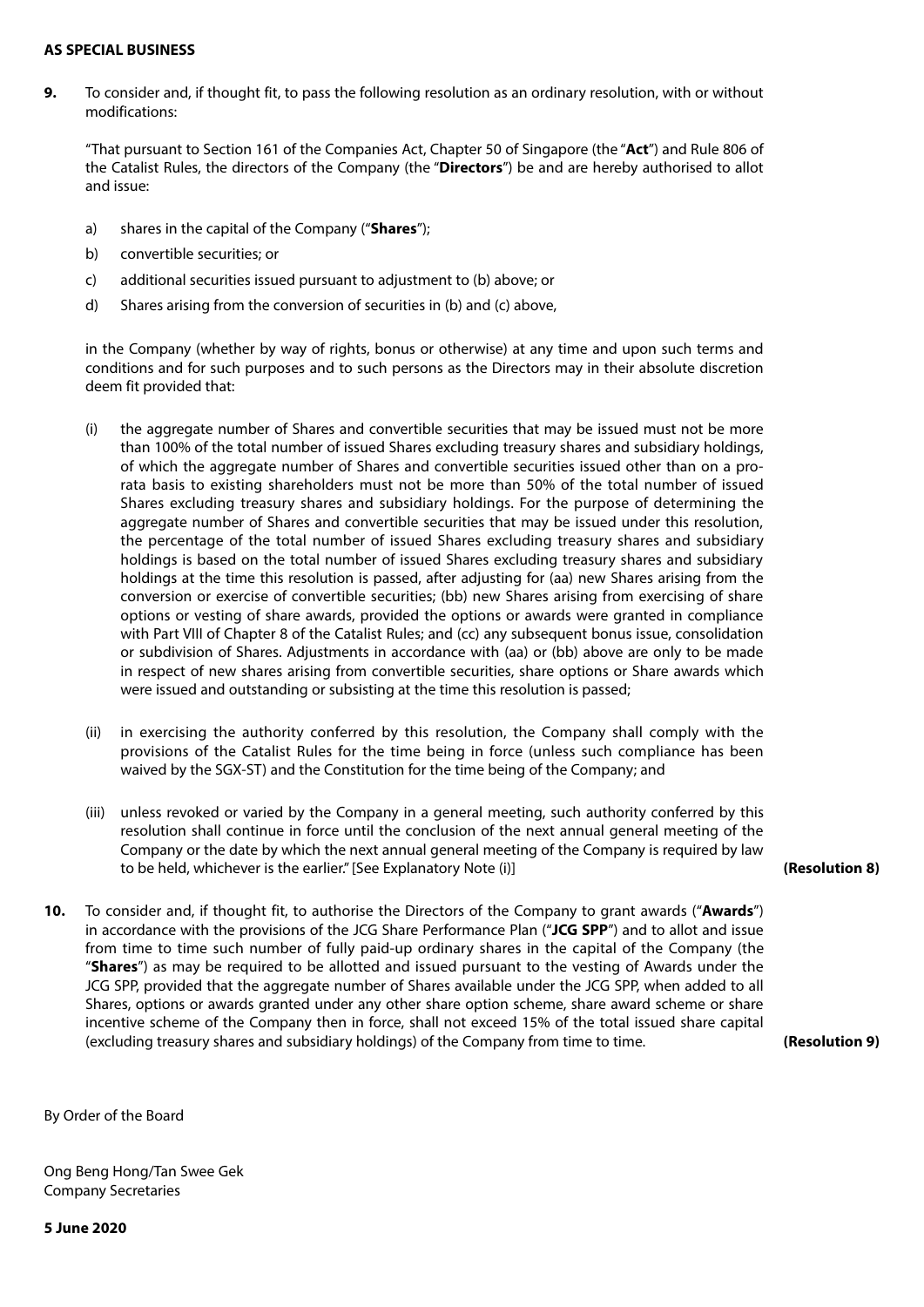#### **Explanatory Notes:**

(i) The ordinary resolution 8 proposed above, if passed, will empower the Directors from the passing of the AGM until the date of the next annual general meeting, to allot and issue Shares and convertible securities in the Company up to an amount not exceeding, in total, 100% of the number of issued Shares in the capital of the Company at the time of passing of this resolution, of which up to 50% may be issued other than on a pro-rata basis to existing shareholders of the Company. For determining the aggregate number of Shares that may be issued the total number of issued Shares excluding treasury shares and subsidiary holdings shall be calculated based on the total number of issued Shares excluding treasury shares and subsidiary holdings at the time of this ordinary resolution 8 above is passed after adjusting for new Shares arising from (aa) the conversion or exercise of convertible securities, (bb) share options or vesting of share awards, provided the options or awards were granted in compliance with Part VIII of Chapter 8 of the Catalist Rules, and (cc) any subsequent bonus issue, consolidation or subdivision of Shares. Adjustments in accordance with (aa) or (bb) above are only to be made in respect of new shares arising from convertible securities, share options or Share awards which were issued and outstanding or subsisting at the time this resolution is passed.

### **Notes:**

1) Alternative arrangements relating to, among others, attendance, submission of questions in advance and/or voting by proxy at the AGM are set out in the Company's announcement dated 5 June 2020 entitled "Important Notice to Shareholders Regarding the Company's Annual General Meeting on 29 June 2020" which has been uploaded together with this Notice of AGM on SGXNet on the same day. This announcement may also be accessed at the URL http:// sg.conveneagm.com/JCGInvestment.

In particular, the AGM will be held by way of electronic means and a member will be able to watch the proceedings of the AGM through a "live" webcast or listen to these proceedings through a "live" audio feed via his/her/its mobile phones, tablets or computers . In order to do so, a member who wishes to watch the "live" webcast or listen to the "live" audio feed must pre-register at the URL http://sg.conveneagm.com/JCGInvestment for verification purposes. The website will open for pre-registration from 9.00 a.m. on 6 June 2020 and will close at 2.30 p.m. on 26 June 2020. Following authentication of his/her/its status as members, authenticated members will be able to use their login details created during the registration process to access the webcast and audio feed of the proceedings of the AGM at the URL http:// sg.conveneagm.com/JCGInvestment. Non-validated members will receive an email informing them of the invalid status by 28 June 2020. Members are reminded that the AGM proceedings are private. As such, members should not share their login details to access the "live" webcast or "live" audio feed of the AGM proceedings to anyone else. Recording of the "live" webcast of the AGM proceedings in whatever form is also strictly prohibited.

Members may also submit questions related to the resolutions to be tabled for approval at the AGM. To do so, all questions must be submitted by 2.30 p.m. on 26 June 2020:

- (a) via the pre-registration website at the URL http://sg.conveneagm.com/JCGInvestment;
- (b) in hard copy by sending by post and lodging the same at the office of our Share Registrar, Boardroom Corporate & Advisory Services Pte. Ltd., at 50 Raffles Place, #32-01, Singapore Land Tower, Singapore 048623; or
- $(c)$  by email to  $ir@jcg-investment.com$ .

Members will need to identify themselves when posing questions by email or by mail by providing the following details:

- (a) the member's full name as it appears on his/her/its CDP/CPF/SRS share records;
- (b) the member's NRIC/Passport/UEN number;
- (c) the member's contact number and email address; and
- (d) the manner in which the member holds his/her/its Shares in the Company (e.g. via CDP, CPF or SRS).

The Company will not be able to answer questions from persons who provide insufficient details to enable the Company to verify his/her/its shareholder status.

During the AGM, the Company will address substantial and relevant questions relating to the resolutions to be tabled for approval at the AGM as received from members.

Please note that members will not be able to ask questions at the AGM "live" during the webcast and the audio feed, and therefore it is important for members to submit their questions in advance of the AGM.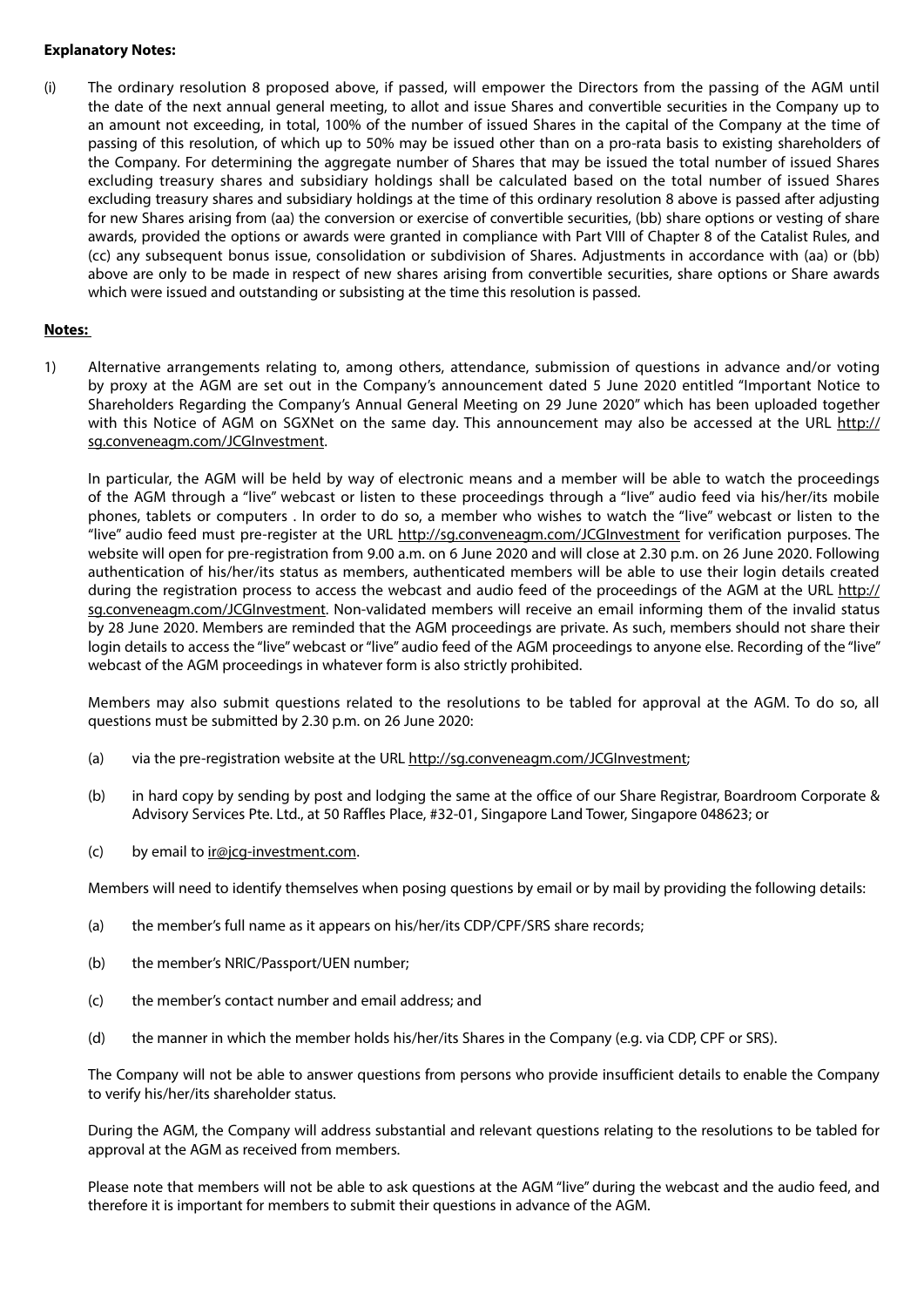- 2) **A member will not be able to attend the AGM in person. If a member (whether individual or corporate) wishes to exercise his/her/its voting rights at the AGM, he/she/it must appoint the Chairman of the AGM as his/her/its proxy to attend, speak and vote on his/her/its behalf at the AGM.** In appointing the Chairman of the AGM as proxy, a member (whether individual or corporate) must give specific instructions as to voting, or abstentions from voting, in the form of proxy, failing which the appointment will be treated as invalid. The accompanying proxy form for the AGM may be accessed at the URL http://sg.conveneagm.com/JCGInvestment.
- 3) The Chairman of the AGM, as proxy, need not be a member of the Company. The instrument appointing the Chairman of the AGM as proxy, together with the power of attorney or other authority under which it is signed (if applicable) or a notarially certified copy thereof, must:
	- (a) if sent by post, be deposited at the office of our Share Registrar, Boardroom Corporate & Advisory Services Pte. Ltd., at 50 Raffles Place, #32-01, Singapore Land Tower, Singapore 048623; or
	- (b) if submitted by email, be received by the Company at  $ir@icq-investment.com$ ,

in either case, not less than 48 hours before the time for holding the AGM, and in default the instrument of proxy shall not be treated as valid.

A member who wishes to submit an instrument of proxy must first download, complete and sign the proxy form, before submitting it by post to the address provided above, or before scanning and sending it by email to the email address provided above.

#### **In view of the current COVID-19 situation and the related safe distancing measures which may make it difficult for members to submit completed proxy forms by post, members are strongly encouraged to submit completed proxy forms electronically via email.**

- 4) The instrument appointing the Chairman of the AGM as proxy must be signed under the hand of the appointor or of his/ her attorney duly authorised in writing. Where the instrument appointing a proxy or proxies is executed by a corporation, it must be executed either under its seal or under the hand of an officer or attorney duly authorised.
- 5) The Company shall be entitled to reject a proxy form which is incomplete, improperly completed, illegible or where the true intentions of the appointor are not ascertainable from the instructions of the appointor specified on the proxy form. In addition, in the case of shares entered in the Depository Register, the Company may reject a proxy form if the member, being the appointor, is not shown to have shares entered against his/her/its name in the Depository Register as at 72 hours before the time appointed for holding the AGM, as certified by The Central Depository (Pte) Limited to the Company.
- 6) Persons who hold shares through relevant intermediaries (as defined in Section 181 of the Companies Act, Chapter 50 of Singapore), including CPF and SRS investors, and who wish to participate in the AGM ("**Relevant Intermediary Participants**") by (a) observing and/or listening to the AGM proceedings via the "live" webcast or the "live" audio feed in the manner provided in Note 1) above; (b) submitting questions in advance of the AGM in the manner provided in Note 1) above; and/ or (c) appointing the Chairman of the AGM as proxy to attend, speak and vote on their behalf at the AGM, should contact the relevant intermediary (which would include, in the case of CPF and SRS investors, their respective CPF Agent Banks and SRS Operators) through which they hold such shares as soon as possible in order to facilitate the necessary arrangements for them to participate in the AGM. CPF or SRS investors who wish to appoint the Chairman of the AGM as proxy should approach their respective CPF Agent Banks or SRS Operators to submit their votes by 2.30 p.m. on 18 June 2020.
- 7) The Annual Report for the financial year ended 31 December 2019 may be accessed at the Company's website at the URL https://www.jcg-investment.com/investor-relations/annual-report/ under "Annual Report 2019", and has also been made available on SGXNet.

### **Personal Data Privacy:**

By submitting an instrument appointing the Chairman of the AGM as proxy to attend, speak and vote at the AGM and/or any adjournment thereof or by attending the AGM and/or any adjournment thereof, submitting any details of Relevant Intermediary Participants in connection with the AGM, submitting any questions to the Company or pre-registering for the "live" webcast or "live" audio feed of the AGM, a member of the Company (i) consents to the collection, use and disclosure of the member's personal data by the Company (or its agents or service providers) for the purpose of the processing, administration and analysis by the Company (or its agents or service provider) of the appointment of the Chairman of the AGM as proxy, submission of questions and pre-registration of members for the AGM (including any adjournment thereof) and the preparation, compilation and publication of the attendance lists, minutes and other documents relating to the AGM (including any adjournment thereof), and in order for the Company (or its agents or service providers) to comply with any applicable laws, listing rules, regulations and/or guidelines (collectively, the "**Purposes**"), (ii) warrants that where the member discloses the personal data of the Relevant Intermediary Participants to the Company (or its agents), the member has obtained the prior consent of such Relevant Intermediary Participants for the collection, use and disclosure by the Company (or its agents or service provider) of the personal data of such Relevant Intermediary Participants for the Purposes, and (iii) agrees that the member will indemnify the Company in respect of any penalties, liabilities, claims, demands, losses and damages as a result of the member's breach of warranty.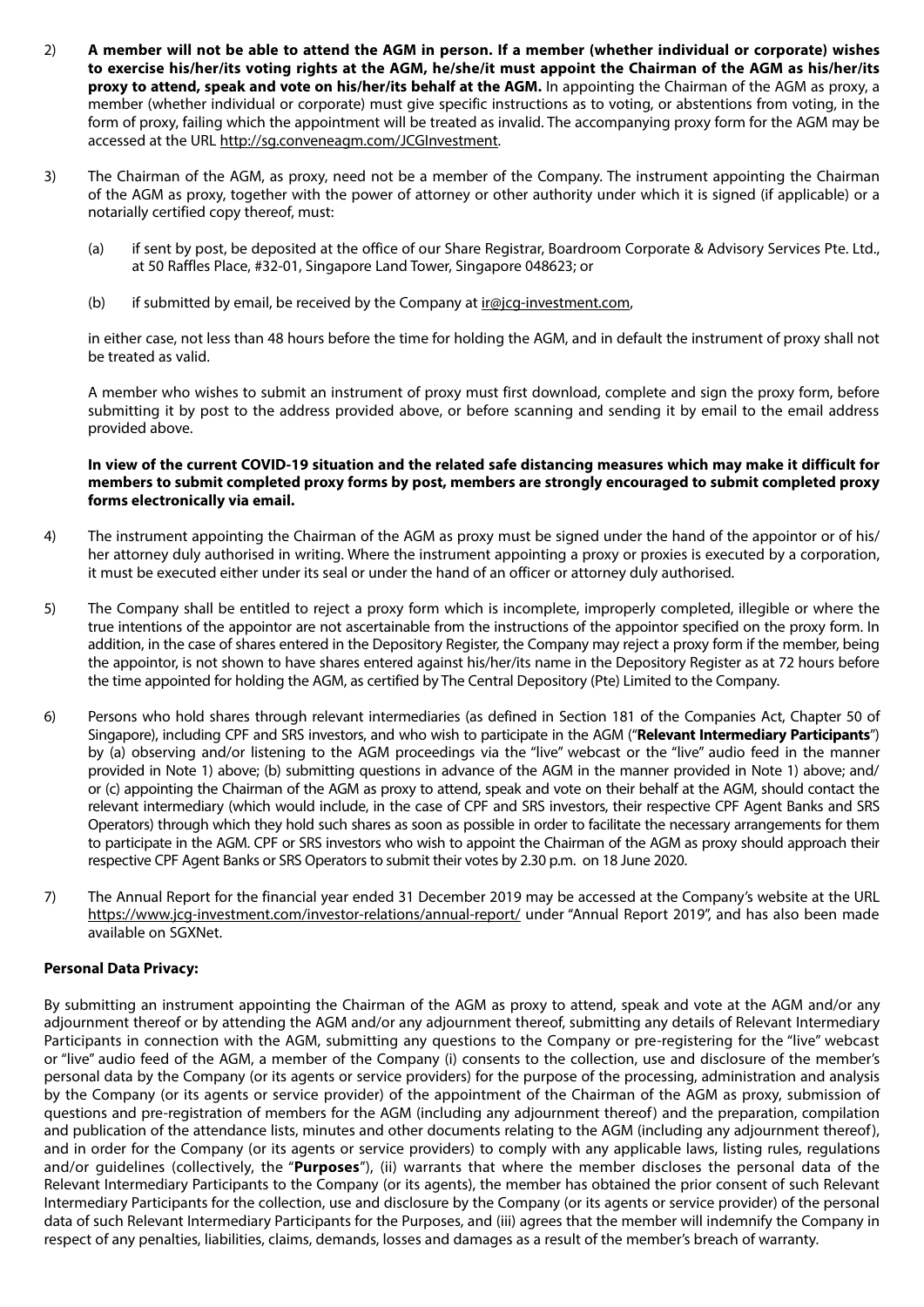Mr Yap Siean Sin, Dr Lam Lee G, Dato' Ng Tian Sang @ Ng Kek Chuan and Mr Howard Ng How Er are the Directors seeking re-election at the forthcoming annual general meeting of the Company to be convened on 29 June 2020 ("**AGM**") (collectively, the "**Retiring Directors**" and each a "**Retiring Director**").

Pursuant to Rule 720(5) of the Singapore Exchange Securities Trading Limited (the "**SGX-ST**") Listing Manual Section B: Rules of Catalist ("**Catalist Rules**"), the information relating to the Retiring Directors as set out in Appendix 7F of the Catalist Rules is set out below:

|                                                                                                                                          | <b>MRYAP SIEAN SIN</b>                                                                                                                                                                                                                                                                                                                                                                                                                                                                                                                                | <b>DR LAM LEE G</b>                                                                                                                                                                                                                                                                                                                                                                                                                                                                                                                           | <b>DATO' NG TIAN SANG</b><br>@ NG KEK CHUAN                                                                                                                                                                                                                                                                                                                                                                                                                                                                                                                                                                                         | <b>MR HOWARD</b><br><b>NG HOW ER</b>                                                                                                                                                                                                                                                                                                                                                                                                                                                                                                                                                         |
|------------------------------------------------------------------------------------------------------------------------------------------|-------------------------------------------------------------------------------------------------------------------------------------------------------------------------------------------------------------------------------------------------------------------------------------------------------------------------------------------------------------------------------------------------------------------------------------------------------------------------------------------------------------------------------------------------------|-----------------------------------------------------------------------------------------------------------------------------------------------------------------------------------------------------------------------------------------------------------------------------------------------------------------------------------------------------------------------------------------------------------------------------------------------------------------------------------------------------------------------------------------------|-------------------------------------------------------------------------------------------------------------------------------------------------------------------------------------------------------------------------------------------------------------------------------------------------------------------------------------------------------------------------------------------------------------------------------------------------------------------------------------------------------------------------------------------------------------------------------------------------------------------------------------|----------------------------------------------------------------------------------------------------------------------------------------------------------------------------------------------------------------------------------------------------------------------------------------------------------------------------------------------------------------------------------------------------------------------------------------------------------------------------------------------------------------------------------------------------------------------------------------------|
| Date of Appointment                                                                                                                      | 27 June 2017                                                                                                                                                                                                                                                                                                                                                                                                                                                                                                                                          | 14 May 2018                                                                                                                                                                                                                                                                                                                                                                                                                                                                                                                                   | 29 November 2019                                                                                                                                                                                                                                                                                                                                                                                                                                                                                                                                                                                                                    | 29 November 2019                                                                                                                                                                                                                                                                                                                                                                                                                                                                                                                                                                             |
| Date of last<br>re-appointment<br>(if applicable)                                                                                        | 30 April 2019                                                                                                                                                                                                                                                                                                                                                                                                                                                                                                                                         | 30 April 2019                                                                                                                                                                                                                                                                                                                                                                                                                                                                                                                                 | Not Applicable                                                                                                                                                                                                                                                                                                                                                                                                                                                                                                                                                                                                                      | Not Applicable                                                                                                                                                                                                                                                                                                                                                                                                                                                                                                                                                                               |
| Age                                                                                                                                      | 60                                                                                                                                                                                                                                                                                                                                                                                                                                                                                                                                                    | 60                                                                                                                                                                                                                                                                                                                                                                                                                                                                                                                                            | 73                                                                                                                                                                                                                                                                                                                                                                                                                                                                                                                                                                                                                                  | 42                                                                                                                                                                                                                                                                                                                                                                                                                                                                                                                                                                                           |
| Country of principal<br>residence                                                                                                        | Singapore                                                                                                                                                                                                                                                                                                                                                                                                                                                                                                                                             | Singapore                                                                                                                                                                                                                                                                                                                                                                                                                                                                                                                                     | Malaysia                                                                                                                                                                                                                                                                                                                                                                                                                                                                                                                                                                                                                            | Malaysia                                                                                                                                                                                                                                                                                                                                                                                                                                                                                                                                                                                     |
| The Board's comments<br>on this appointment<br>(including rationale,<br>selection criteria,<br>and the search and<br>nomination process) | The Board of Directors<br>of the Company<br>has considered,<br>among others, the<br>recommendation of the<br><b>Nominating Committee</b><br>("NC") and has reviewed<br>and considered the<br>qualification, work<br>experience and<br>suitability of Mr Yap<br>Siean Sin for re-<br>appointment as an<br>Independent Director<br>of the Company. The<br>Board has reviewed and<br>concluded that Mr Yap<br>Siean Sin possess the<br>experience, expertise,<br>knowledge and skills to<br>contribute towards the<br>core competencies of<br>the Board. | The Board of Directors<br>of the Company<br>has considered,<br>among others, the<br>recommendation of the<br><b>Nominating Committee</b><br>("NC") and has reviewed<br>and considered the<br>qualification, work<br>experience and<br>suitability of Dr Lam Lee<br>G for re-appointment as<br>the Lead Independent<br>Director of the<br>Company. The Board<br>has reviewed and<br>concluded Dr Lam<br>Lee G possess the<br>experience, expertise,<br>knowledge and skills to<br>contribute towards the<br>core competencies of<br>the Board. | The Board of Directors<br>of the Company<br>has considered,<br>among others, the<br>recommendation of the<br><b>Nominating Committee</b><br>("NC") and has reviewed<br>and considered the<br>qualification, work<br>experience and<br>suitability of Dato'<br>Ng Tian Sang @ Ng<br>Kek Chuan for re-<br>appointment as the<br><b>Executive Chairman and</b><br><b>Chief Executive Officer</b><br>of the Company. The<br>Board has reviewed<br>and concluded Dato'<br>Ng Tian Sang @ Ng<br>Kek Chuan possess the<br>experience, expertise,<br>knowledge and skills to<br>contribute towards the<br>core competencies of<br>the Board | The Board of Directors<br>of the Company<br>has considered,<br>among others, the<br>recommendation of the<br>Nominating Committee<br>("NC") and has reviewed<br>and considered<br>the qualification,<br>work experience<br>and suitability of Mr<br>Howard Ng How Er for<br>re-appointment as an<br><b>Executive Director and</b><br>Deputy Chief Executive<br>Officer of the Company.<br>The Board has reviewed<br>and concluded Mr<br>Howard Ng How Er<br>possess the experience,<br>expertise, knowledge<br>and skills to contribute<br>towards the core<br>competencies of the<br>Board. |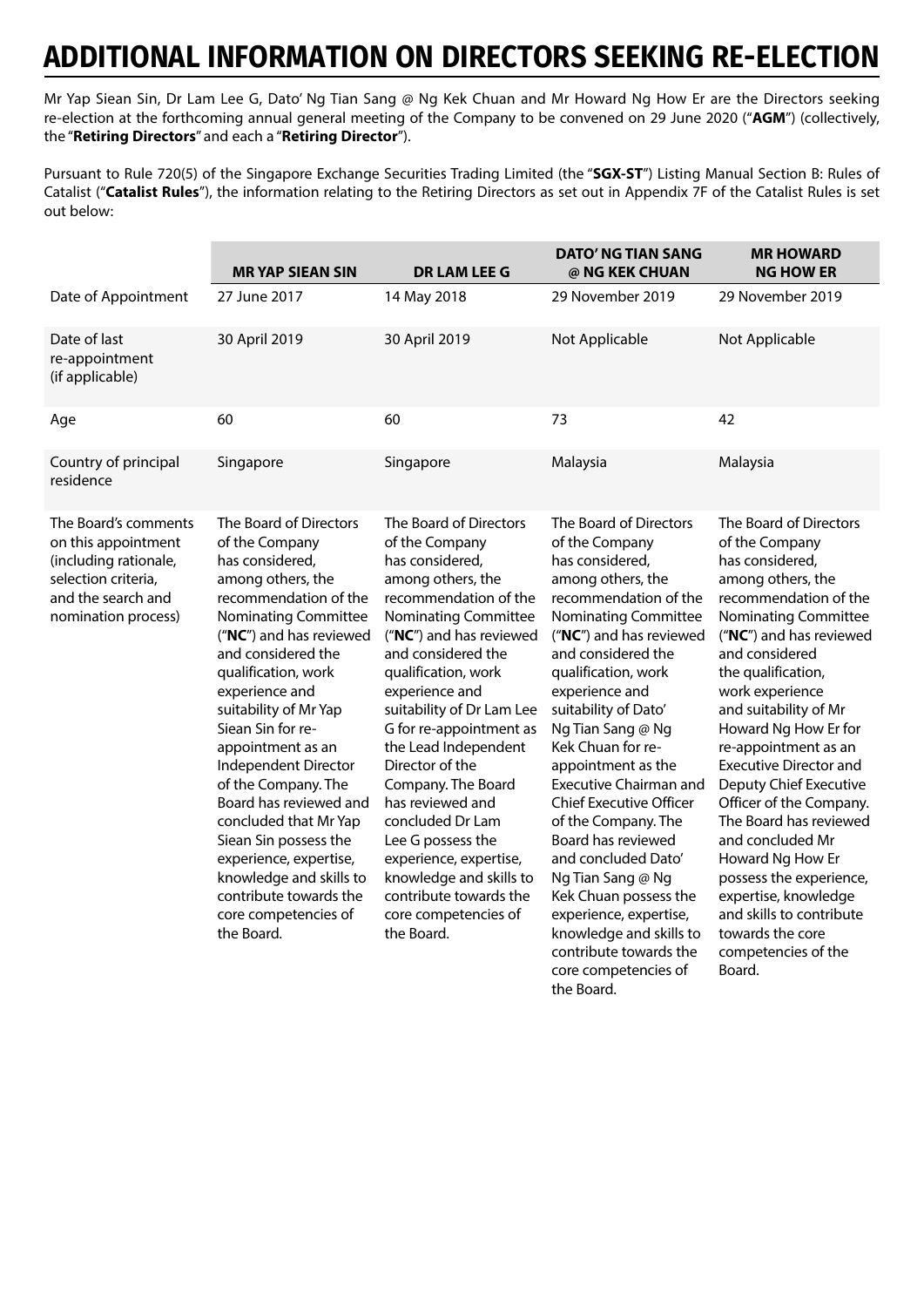|                                                                                  | <b>MRYAP SIEAN SIN</b>                                                                                                                                                                                                                                                                           | <b>DR LAM LEE G</b>                                                                                                                                                                                                                                                                                                                                                                                                                                                                                                                                         | <b>DATO' NG TIAN SANG</b><br>@ NG KEK CHUAN                                                                                                                                                                                                                                                                                                                                        | <b>MR HOWARD</b><br><b>NG HOW ER</b>                                                                                                 |
|----------------------------------------------------------------------------------|--------------------------------------------------------------------------------------------------------------------------------------------------------------------------------------------------------------------------------------------------------------------------------------------------|-------------------------------------------------------------------------------------------------------------------------------------------------------------------------------------------------------------------------------------------------------------------------------------------------------------------------------------------------------------------------------------------------------------------------------------------------------------------------------------------------------------------------------------------------------------|------------------------------------------------------------------------------------------------------------------------------------------------------------------------------------------------------------------------------------------------------------------------------------------------------------------------------------------------------------------------------------|--------------------------------------------------------------------------------------------------------------------------------------|
| Whether appointment<br>is executive, and<br>if so, the area of<br>responsibility | Non-Executive                                                                                                                                                                                                                                                                                    | Non-Executive                                                                                                                                                                                                                                                                                                                                                                                                                                                                                                                                               | Executive. Dato' Ng<br>Tian Sang @ Ng Kek<br>Chuan is responsible<br>for overseeing the<br>overall management<br>of the Group's<br>business. In addition,<br>Dato' Ng Tian Sang @<br>Ng Kek Chuan will be<br>tasked with<br>leading the strategic<br>review of the Group's<br>business as well as<br>implementing the<br>future plans of the<br>Group as approved<br>by the Board. | Executive, Mr Howard<br>Ng How Er assists<br>the Chief Executive<br>Officer in the overall<br>management of the<br>Group's business. |
| Job Title<br>(e.g. Lead ID,<br>AC Chairman,<br>AC Member etc.)                   | Independent Director,<br>Chairman of the<br><b>Nominating Committee</b><br>and Remuneration<br>Committee and a<br>member of the Audit<br>Committee and<br><b>Risk Management</b><br>Committee.                                                                                                   | Lead Independent<br>Director, Chairman<br>of Audit Committee,<br>and a member of<br>the Nominating<br>Committee,<br>Remuneration<br>Committee and<br><b>Risk Management</b><br>Committee.                                                                                                                                                                                                                                                                                                                                                                   | Executive Chairman,<br><b>Chief Executive Officer</b><br>and a member of the<br><b>Risk Management</b><br>Committee.                                                                                                                                                                                                                                                               | Executive Director,<br>Deputy Chief<br><b>Executive Officer</b><br>and a member of the<br><b>Risk Management</b><br>Committee.       |
| Professional<br>qualifications                                                   | Corporate member<br>of the Royal Institute<br>of British Architects,<br>Malaysian Institute<br>of Town Planners,<br>Malaysian Institute<br>of Architects, British<br>Institute of Interior<br>Design, and an<br><b>Associate Member</b><br>of the British<br>Institute of Building<br>Engineers. | Solicitor of the High<br>Court of Hong Kong,<br><b>Accredited Mediator of</b><br>the Centre for Effective<br>Dispute Resolution,<br>Fellow of CMA<br>Australia, the Institute<br>of Public<br>Accountants, the<br>Institute of Financial<br>Accountants, the Hong<br>Kong Institute<br>of Arbitrators, and the<br>Hong Kong Institute<br>of Directors, and<br>Honorary Fellow of<br>CMA Australia, the<br>Hong Kong Institute of<br><b>Facility Management</b><br>and the University of<br>Hong Kong School<br>of Professional and<br>Continuing Education. | Malaysian Institute of<br>Accountants (MIA),<br><b>Certified Public</b><br>Accountant (CPA),<br>Member of Australian<br>Institute of Company<br>Directors (AICD) and<br>International Honorary<br>President of Western<br>Australia Chinese<br><b>Chamber of Commerce</b><br>(WACCC)                                                                                               | Not Applicable                                                                                                                       |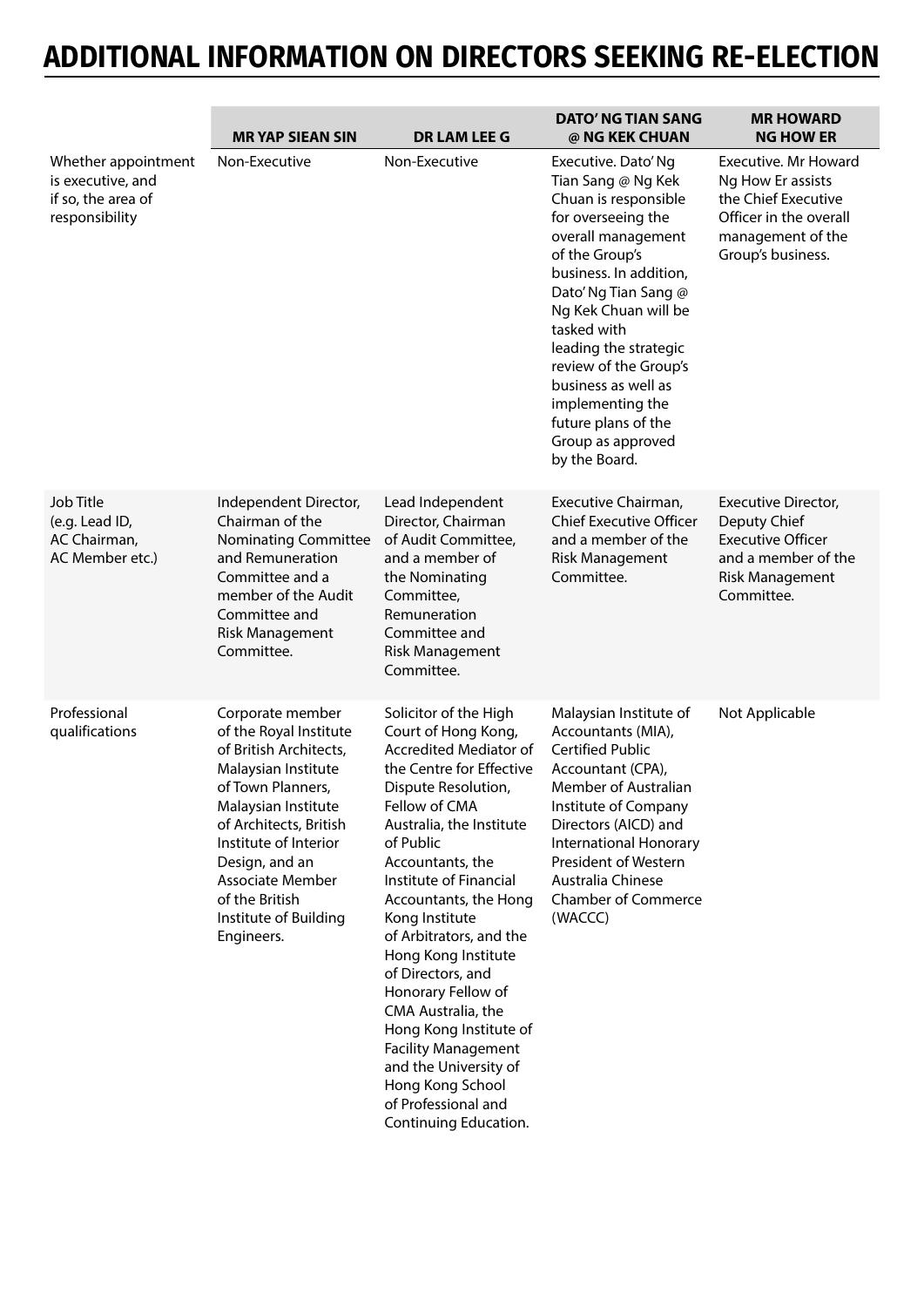|                                                                        | <b>MR YAP SIEAN SIN</b>                                                | <b>DR LAM LEE G</b>                                                                                                                                                                                                                    | <b>DATO' NG TIAN SANG</b><br>@ NG KEK CHUAN                                                        | <b>MR HOWARD</b><br><b>NG HOW ER</b>                                                          |
|------------------------------------------------------------------------|------------------------------------------------------------------------|----------------------------------------------------------------------------------------------------------------------------------------------------------------------------------------------------------------------------------------|----------------------------------------------------------------------------------------------------|-----------------------------------------------------------------------------------------------|
| Working experience<br>and occupation(s)<br>during the past<br>10 years | 2009 - present<br><b>Executive Director in</b><br>Spring Rise Pte Ltd  | May 2017 - present<br>Macquarie<br>Infrastructure and<br><b>Real Assets</b>                                                                                                                                                            | June 2020 - present<br><b>Executive Chairman</b><br>and Chief Executive<br>Officer, JCG Investment | 2020 - present<br>Non-Executive Director,<br>Natasha Beverly Sdn<br><b>Bhd</b>                |
|                                                                        | 1995 - present<br><b>Executive Director in</b><br>Cavacole (S) Pte Ltd | (Hong Kong) Limited<br>- Non-executive<br>Chairman -<br>Hong Kong and ASEAN<br>Region,                                                                                                                                                 | Holdings Ltd.<br>2019 - May 2020<br>Non-Executive<br>Chairman, JCG                                 | Non-Executive Director,<br>Spinalive Beverly Sdn.<br>Bhd.                                     |
|                                                                        |                                                                        | <b>Chief Adviser</b><br>to Macquarie<br>Infrastructure and Real                                                                                                                                                                        | <b>Investment Holdings</b><br>Ltd.                                                                 | Non-Executive Director,<br>Beverly Ipoh Sdn. Bhd.                                             |
|                                                                        |                                                                        | Assets Asia<br>May 2015 - April 2017                                                                                                                                                                                                   | $2019$ – present<br>Executive Director,<br><b>Beverly Medical Centre</b>                           | $2019$ – present<br><b>Executive Director</b><br>and Deputy CEO, JCG                          |
|                                                                        |                                                                        | Macquarie<br>Infrastructure and Real<br>Assets (Hong Kong)                                                                                                                                                                             | Sdn Bhd<br>$2019 - 2020$                                                                           | Investment Holdings<br>Ltd.                                                                   |
|                                                                        |                                                                        | Limited - Chairman -<br><b>ASEAN Region,</b><br>Senior Adviser                                                                                                                                                                         | Non-Executive Director,<br>Beverly Bangsar Sdn<br><b>Bhd</b>                                       | Non-Executive Director,<br>JCG-Beverly Pte Ltd                                                |
|                                                                        |                                                                        | to Macquarie<br>Infrastructure and Real<br>Assets Asia<br>May 2007 to March<br>2015<br>Macquarie Capital<br>(Hong Kong) Limited -<br>Chairman - Indochina,<br>Myanmar and Thailand,<br>Senior Adviser - Asia<br>(and formerly Chairman | $2016$ – present<br>Executive<br>Director, Beverly                                                 | Executive Director,<br><b>Beverly Medical Centre</b><br>Sdn Bhd                               |
|                                                                        |                                                                        |                                                                                                                                                                                                                                        | <b>Wilshire Medical Centre</b><br>Sdn Bhd                                                          | Executive Director,<br>Beverly Bangsar Sdn<br><b>Bhd</b>                                      |
|                                                                        |                                                                        |                                                                                                                                                                                                                                        | Executive Director,<br><b>Beverly Wilshire</b><br>Medical Centre (JB) Sdn<br><b>Bhd</b>            | 2017 - present<br>Executive Director,<br><b>Beverly Wilshire</b><br><b>Medical Centre Sdn</b> |
|                                                                        |                                                                        | - Hong Kong)                                                                                                                                                                                                                           | Executive Director,<br><b>Beverly Wilshire</b>                                                     | <b>Bhd</b><br><b>Executive Director,</b>                                                      |
|                                                                        |                                                                        |                                                                                                                                                                                                                                        | Tropicana City Mall Sdn<br><b>Bhd</b>                                                              | <b>Beverly Wilshire</b><br>Medical Centre (JB) Sdn                                            |
|                                                                        |                                                                        |                                                                                                                                                                                                                                        | Executive Director,<br><b>Beverly Wilshire</b><br>Medical Academy and                              | <b>Bhd</b><br>Executive Director,                                                             |
|                                                                        |                                                                        |                                                                                                                                                                                                                                        | Research Centre Sdn<br><b>Bhd</b>                                                                  | <b>Beverly Wilshire</b><br>Tropicana City Mall Sdn<br><b>Bhd</b>                              |
|                                                                        |                                                                        |                                                                                                                                                                                                                                        | Non-Executive Director,<br>Beverly Wilshire Hair<br>Transplant Sdn Bhd                             | Executive Director,<br><b>Beverly Wilshire</b><br>Medical Academy and                         |
|                                                                        |                                                                        |                                                                                                                                                                                                                                        | Non-Executive Director,<br><b>Beverly Wilshire</b><br><b>Cosmetic Surgery</b>                      | Research Centre<br>Sdn Bhd                                                                    |
|                                                                        |                                                                        |                                                                                                                                                                                                                                        | Centre Sdn Bhd                                                                                     | Non-Executive Director,<br>Beverly Wilshire Hair<br>Transplant Sdn Bhd                        |
|                                                                        |                                                                        |                                                                                                                                                                                                                                        |                                                                                                    | $2015 - 2017$<br>Director, City Centre<br>Holdings Pty Ltd                                    |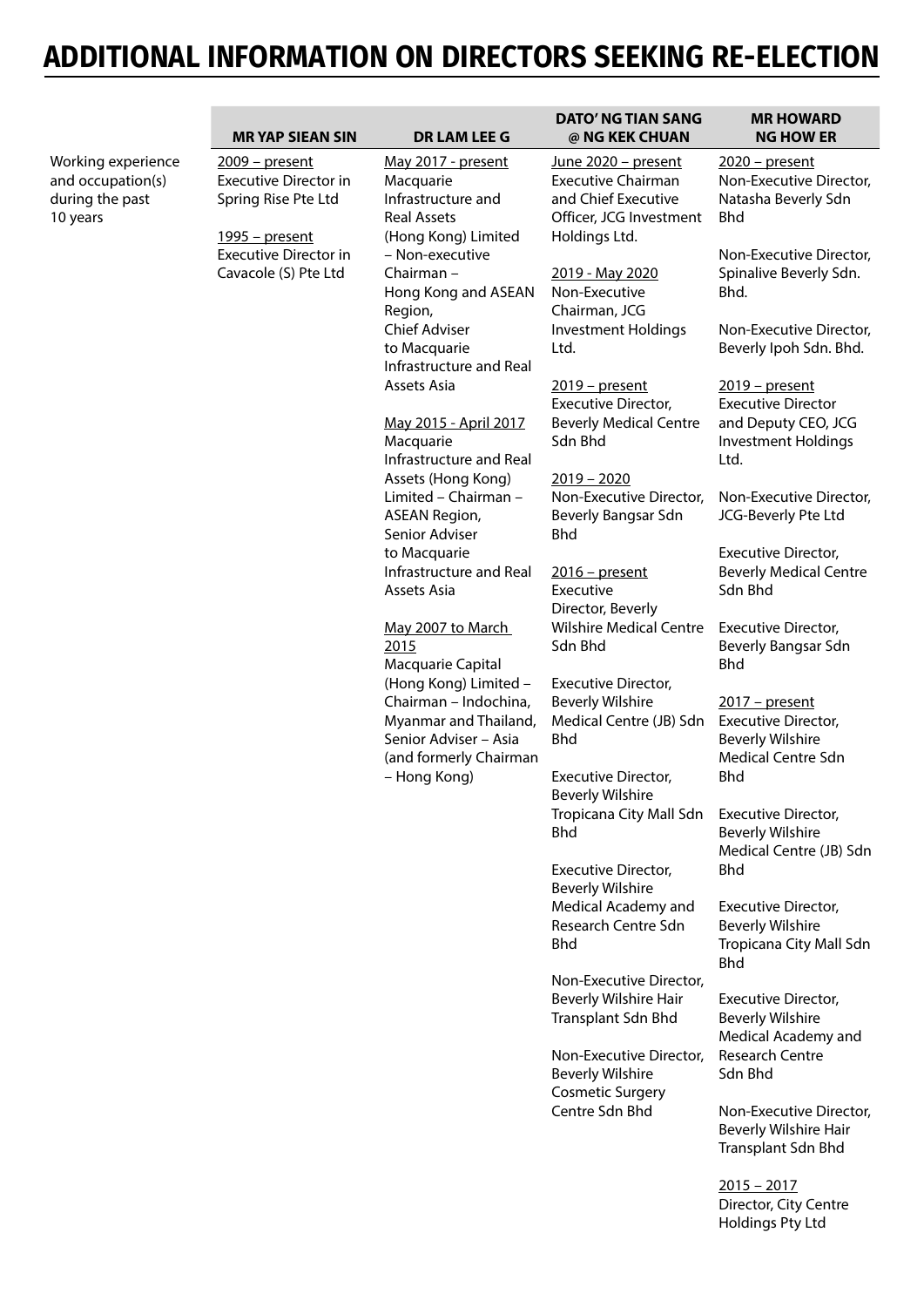|                                                                                                                                                                                                                                                         | <b>MRYAP SIEAN SIN</b> | <b>DR LAM LEE G</b> | <b>DATO' NG TIAN SANG</b><br>@ NG KEK CHUAN                                                                                                                                                                                                                                                                                                                                                                                                                                                                                                                                       | <b>MR HOWARD</b><br><b>NG HOW ER</b>                                                                                                                                                                                                                                                                                                                                                                                                                                                                                                                                                                                                                    |
|---------------------------------------------------------------------------------------------------------------------------------------------------------------------------------------------------------------------------------------------------------|------------------------|---------------------|-----------------------------------------------------------------------------------------------------------------------------------------------------------------------------------------------------------------------------------------------------------------------------------------------------------------------------------------------------------------------------------------------------------------------------------------------------------------------------------------------------------------------------------------------------------------------------------|---------------------------------------------------------------------------------------------------------------------------------------------------------------------------------------------------------------------------------------------------------------------------------------------------------------------------------------------------------------------------------------------------------------------------------------------------------------------------------------------------------------------------------------------------------------------------------------------------------------------------------------------------------|
|                                                                                                                                                                                                                                                         |                        |                     | $2011 - 2015$<br>Senior Independent<br>Non-Executive Director<br>and Chairman of<br>various committees<br>including Audit,<br><b>Risk Management</b><br>and Remuneration<br>Committee, Tropicana<br>Corporation Bhd.<br>$2006 - 2010$<br><b>Executive Deputy</b><br>Chairman, Midwest<br>Corporation Ltd                                                                                                                                                                                                                                                                          | $2013 - 2015$<br>Senior GM, Govt<br><b>Liason and Business</b><br>Development,<br>Tropicana Danga Cove<br>Sdn Bhd<br>$2010 - 2013$<br>Senior Manager<br><b>Business Development,</b><br><b>Iskandar Waterfront</b><br>Sdn Bhd<br>$2008 - 2009$<br>- Business & Export<br>Manager, Frankland<br>River Olive Co Ltd                                                                                                                                                                                                                                                                                                                                       |
| Shareholding interest<br>in the listed issuer and<br>its subsidiaries                                                                                                                                                                                   | No                     | No                  | Yes<br>Refer to Appendix A,                                                                                                                                                                                                                                                                                                                                                                                                                                                                                                                                                       | Yes<br>Refer to Appendix B.                                                                                                                                                                                                                                                                                                                                                                                                                                                                                                                                                                                                                             |
| Any relationship<br>(including immediate<br>family relationships<br>with any existing<br>director, existing<br>executive officer,<br>the issuer and/or<br>substantial shareholder<br>of the listed issuer or<br>of any of its principal<br>subsidiaries | No                     | No                  | Yes. Father of the<br><b>Executive Director and</b><br>Deputy Chief Executive<br>Officer of the Company,<br>Mr Howard Ng How Er.                                                                                                                                                                                                                                                                                                                                                                                                                                                  | Yes, Son of Executive<br>Chairman and Chief<br>Executive Officer of the<br>Company, Dato' Ng Tian<br>Sang.                                                                                                                                                                                                                                                                                                                                                                                                                                                                                                                                              |
| Conflict of Interest<br>(including any<br>competing business)                                                                                                                                                                                           | No                     | No                  | Yes. Dato' Ng Tian<br>Sang @ Ng Kek Chuan<br>and his two sons, Mr<br>Howard Ng How Er<br>and Mr Alexander Ng<br>Zhonglie (collectively,<br>"DFN Family") are<br>shareholders of Beverly<br>Bangsar Sdn Bhd<br>("Beverly Bangsar")<br>which is in the<br>business of provision<br>of aesthetic medical<br>services and in a<br>competing business<br>with the Group. Mr<br>Howard Ng How Er<br>and Mr Alexander Ng<br>Zhonglie are directors<br>of Beverly Bangsar<br>while Dato' Ng Tian<br>Sang @ Ng Kek Chuan<br>has resigned as a<br>director with effect<br>from 1 June 2020. | Yes. Mr Howard Ng<br>is a shareholder and<br>director of Beverly<br>Bangsar which is in the<br>business of provision<br>of aesthetic medical<br>services and in a<br>competing business<br>with the Group.<br>While DFN Family<br>owns 70% of Beverly<br>Bangsar, The Sloane<br>Group Sdn. Bhd. owns<br>the other 30%. The<br>Company is currently in<br>negotiations with the<br>Proposed Vendors to<br>enter into a sales and<br>purchase agreement to<br>purchase at least 51%<br>and up to 100% stake<br>in Beverly Bangsar. The<br>Company will provide<br>updates to SGX and<br>shareholders in due<br>course and at the<br>appropriate juncture. |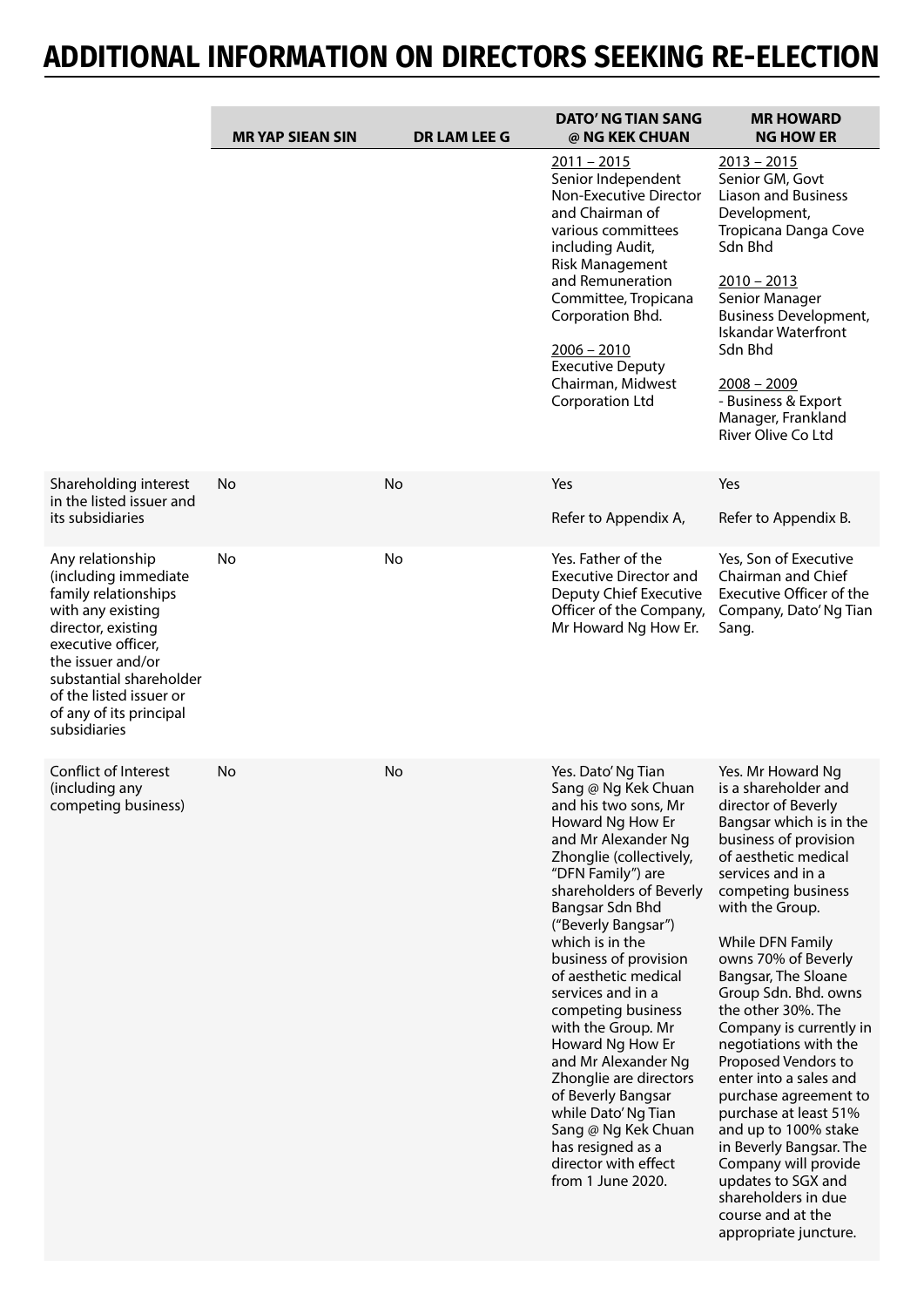|     | <b>MR YAP SIEAN SIN</b> | <b>DR LAM LEE G</b> | <b>DATO' NG TIAN SANG</b><br>@ NG KEK CHUAN                                                                                                                                                                                                                                                                                                                                                                                                                                                                                                                                                                                                                                                                                                                                                                                                                             | <b>MR HOWARD</b><br><b>NG HOW ER</b> |
|-----|-------------------------|---------------------|-------------------------------------------------------------------------------------------------------------------------------------------------------------------------------------------------------------------------------------------------------------------------------------------------------------------------------------------------------------------------------------------------------------------------------------------------------------------------------------------------------------------------------------------------------------------------------------------------------------------------------------------------------------------------------------------------------------------------------------------------------------------------------------------------------------------------------------------------------------------------|--------------------------------------|
|     |                         |                     | Dato' Ng Tian Sang<br>@ Ng Kek Chuan<br>had declared to the<br>Company that he<br>was negotiating the<br>purchase of a stake<br>in Beverly Bangsar<br>at the same time he<br>was negotiating the<br>injection of Beverly<br>Wilshire group of<br>companies into<br>the Company. DFN<br>Family completed the<br>acquisition of 70%<br>of Beverly Bangsar in<br>September 2019.<br>While DFN Family owns<br>70% of Beverly Bangsar,<br>The Sloane Group Sdn.<br>Bhd. owns the other<br>30% (collectively, the<br>"Proposed Vendors").<br>The Company<br>is currently in<br>negotiations with the<br>Proposed Vendors to<br>enter into a sales and<br>purchase agreement to<br>purchase at least 51%<br>and up to 100% stake<br>in Beverly Bangsar. The<br>Company will provide<br>updates to SGX and<br>shareholders in due<br>course and at the<br>appropriate juncture. |                                      |
| :he | Yes                     | Yes                 | Yes                                                                                                                                                                                                                                                                                                                                                                                                                                                                                                                                                                                                                                                                                                                                                                                                                                                                     | Yes                                  |

Undertaking (in the format set out in Appendix 7H) under Rule 720(1) has been submitted to the listed issuer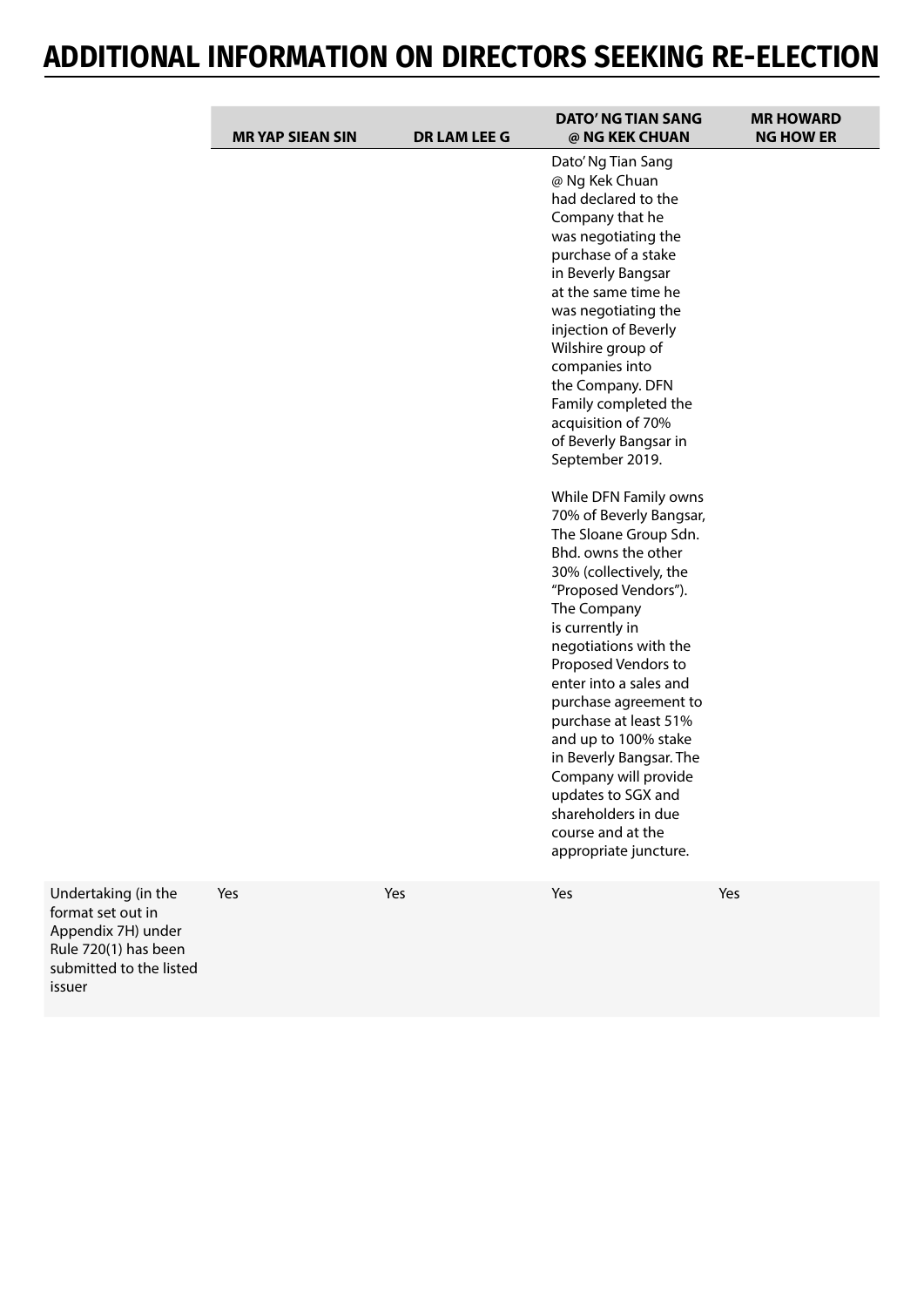|                                                                                                                                                                                                                     | <b>MRYAP SIEAN SIN</b>                                                                                                                                                                                                                                                                                                                                                                                                    | <b>DR LAM LEE G</b>                                                                                                                                                                                                                                                                                                                                                                                                                                                                                                                                                                                                                                                                                                                                                                                                                                                                                                                                                                                                                          | DATO' NG TIAN SANG<br>@ NG KEK CHUAN                                                                                                                                                                                                                                                                                                                                                                                                                                                                                                                                   | <b>MR HOWARD</b><br><b>NG HOW ER</b>                                                                             |
|---------------------------------------------------------------------------------------------------------------------------------------------------------------------------------------------------------------------|---------------------------------------------------------------------------------------------------------------------------------------------------------------------------------------------------------------------------------------------------------------------------------------------------------------------------------------------------------------------------------------------------------------------------|----------------------------------------------------------------------------------------------------------------------------------------------------------------------------------------------------------------------------------------------------------------------------------------------------------------------------------------------------------------------------------------------------------------------------------------------------------------------------------------------------------------------------------------------------------------------------------------------------------------------------------------------------------------------------------------------------------------------------------------------------------------------------------------------------------------------------------------------------------------------------------------------------------------------------------------------------------------------------------------------------------------------------------------------|------------------------------------------------------------------------------------------------------------------------------------------------------------------------------------------------------------------------------------------------------------------------------------------------------------------------------------------------------------------------------------------------------------------------------------------------------------------------------------------------------------------------------------------------------------------------|------------------------------------------------------------------------------------------------------------------|
| <b>Other Principal</b><br>Commitments*<br>Including<br>Directorships# (for the<br>last 5 years)                                                                                                                     | Past (for the past 5<br>years):<br>- China Real Estate Grp<br>Ltd.<br>- Cosmos Gateway Sdn.<br>Bhd.<br>- Huizhou Energy Sdn.<br>Bhd.<br>- Indusplex Sdn. Bhd.<br>- WTE Holdings Pte. Ltd.                                                                                                                                                                                                                                 | Past (for the past 5<br>years):<br>- Hsin Chong Group<br><b>Holdings Limited</b><br>- Glorious Sun<br><b>Enterprises Limited</b><br>- Green Leader<br><b>Holdings Group</b><br>Limited<br>- Xi'an Haitiantian<br><b>Holdings Company</b>                                                                                                                                                                                                                                                                                                                                                                                                                                                                                                                                                                                                                                                                                                                                                                                                     | Past (for the past 5<br><u>years):</u><br>- Tropicana<br>Corporation Bhd.<br>- Fortune Star Vision<br>Sdn Bhd<br>- Glory Green Sdn Bhd<br>- Global Synergy<br>Avenue Sdn Bhd<br>- Index Vibrant Sdn Bhd<br>- Tropicana Danga                                                                                                                                                                                                                                                                                                                                           | Past (for the past 5<br><u>years):</u><br>- Wealthy Acorn<br>Sdn Bhd<br>Present:<br>- Beverly Bangsar<br>Sdn Bhd |
| $\ast$<br>"Principal<br>Commitments" has<br>the same meaning<br>as defined in the<br>Code.<br>These fields are<br>#<br>not applicable for<br>announcements<br>of appointments<br>pursuant to Listing<br>Rule 704(8) | Present:<br>- Spring Rise Pte Ltd<br>- Cavacole (S) Pte Ltd<br>-Snap Innovations Sdn.<br>Bhd.<br>- Pacific Coast Pte. Ltd.<br>- Spring Malaysia<br>(MM2H) Sdn. Bhd.<br>- Timur Baiduri Sdn.<br>Bhd.<br>- Arealink Corporation<br>Sdn. Bhd.<br>- Seni Rancang (M) Sdn.<br>Bhd.<br>- Moi Siean Holdings<br>Sdn. Bhd.<br>- Jururancang YSS (Sole<br>Proprietorship)<br>- Arkitek Seni<br>Perundung. (Sole<br>Proprietorship) | Limited<br>- Rowsley Limited<br>- Vietnam Equity<br>Holding<br>- Roma Group Limited<br>- Imagi International<br><b>Holdings Limited</b><br>- UDL Holdings Limited<br>- Heng Fai Enterprises<br>Limited<br>- Mingyuan Medicare<br>Development Company<br>Limited<br>- Ruifeng Petroleum<br><b>Chemical Holdings Ltd</b><br>Present:<br>- Adamas Finance Asia<br>Limited<br>- Aurum Pacific (China)<br><b>Group Limited</b><br>- AustChina Holdings<br>Limited<br>- China LNG Group<br>Limited<br>- China Real Estate<br>Group<br>- China Shandong Hi-<br>Speed Financial Group<br>Limited<br>- CSI Properties Limited<br>- Elife Holdings Limited<br>- Greenland Hong Kong<br><b>Holdings Limited</b><br>- Haitong Securities<br>Company Limited<br>- Hang Pin Living<br><b>Technology Company</b><br>Limited<br>- Huarong Investment<br><b>Stock Corporation</b><br>Limited<br>- Kidsland International<br><b>Holdings Limited</b><br>- Mei Ah Entertainment<br><b>Group Limited</b><br>- Mingfa Group<br>(International)<br>Company Limited | Senibong Holding<br>Sdn Bhd<br>- Lido Waterfront<br><b>Boulevard Sdn Bhd</b><br>- Demi Hasrat Sdn Bhd<br>- Enhance Benefits<br>Sdn Bhd<br>- Advantage Summer<br>Sdn Bhd<br>- Tropicana Danga<br>Senibong Sdn Bhd***<br>***Dato' Ng Tian Sang<br>@ Ng Kek Chuan was<br>previously a director in<br>the above-mentioned<br>entity which are in the<br>process of winding<br>up. He confirms<br>that the above<br>company was solvent<br>immediately prior to<br>the commencement<br>of its winding up<br>proceedings.<br>Present:<br>- Beverly Bangsar Sdn<br><b>Bhd</b> |                                                                                                                  |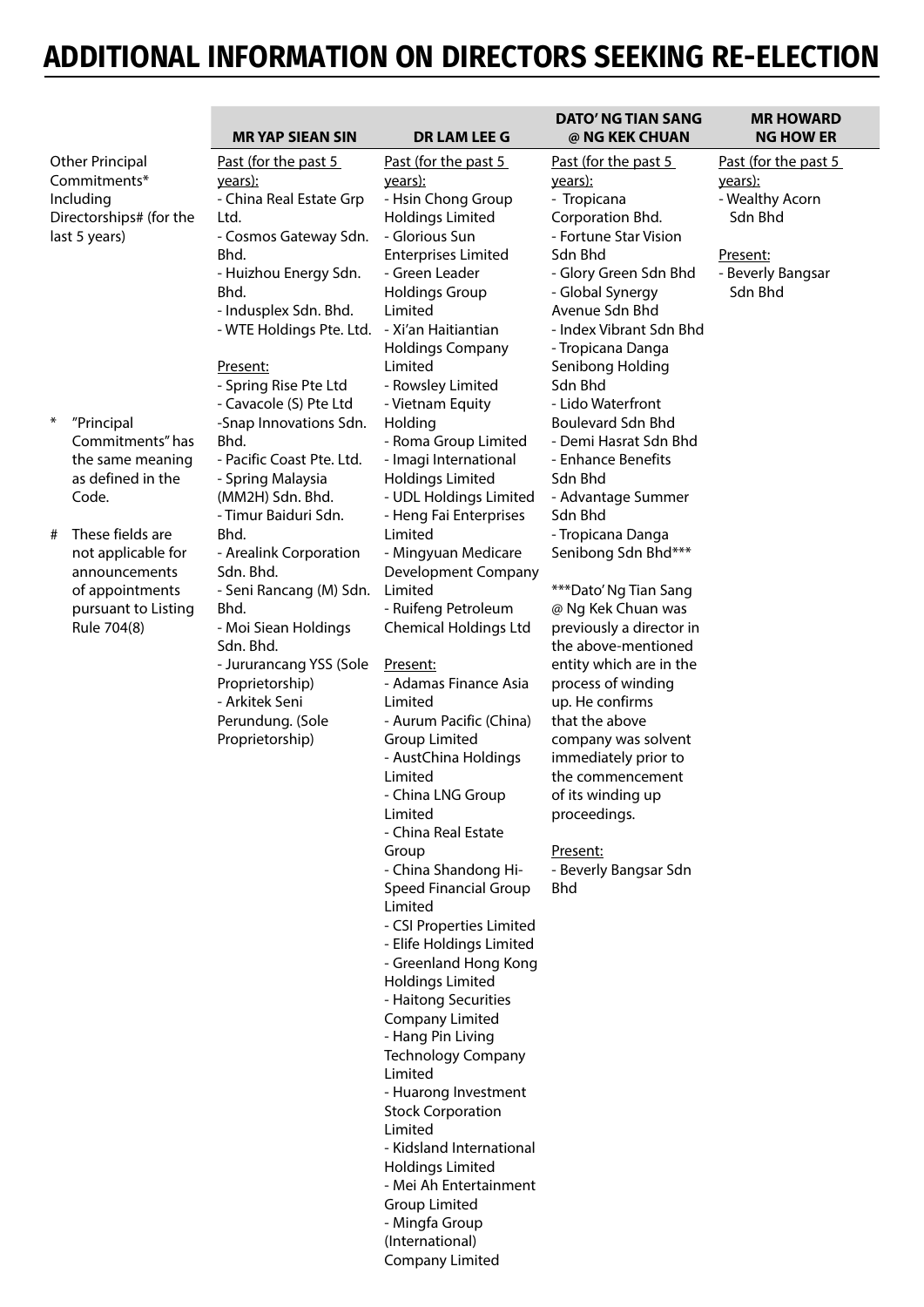| <b>MR YAP SIEAN SIN</b>                                                                                                | <b>DR LAM LEE G</b>                                                                                                                                                                                                                                                                                                                                                                                                                                                                                                                                                                                                                                                              | <b>DATO' NG TIAN SANG</b><br>@ NG KEK CHUAN | <b>MR HOWARD</b><br><b>NG HOW ER</b> |
|------------------------------------------------------------------------------------------------------------------------|----------------------------------------------------------------------------------------------------------------------------------------------------------------------------------------------------------------------------------------------------------------------------------------------------------------------------------------------------------------------------------------------------------------------------------------------------------------------------------------------------------------------------------------------------------------------------------------------------------------------------------------------------------------------------------|---------------------------------------------|--------------------------------------|
|                                                                                                                        | - National Arts<br>Entertainment and<br>Culture Group Ltd.<br>- Singapore<br>eDevelopment Ltd<br>- Sunwah International<br>Limited<br>- Sunwah Kingsway<br><b>Capital Holdings</b><br>Limited<br>- Thomson Medial<br><b>Group Limited</b><br>- Tianda<br>Pharmaceuticals<br>Limited<br>- TMC Life Sciences<br>Berhad<br>- Top Global Limited<br>- Vongroup Limited<br><b>Principle Commitments</b><br>- voluntary/pro-bono/<br>community service<br>roles:<br>- Hong Kong Cyberport<br><b>Management Company</b><br>Limited<br>- Pacific Basin Economic<br>Council (PBEC)<br>- United Nations<br><b>Economic and Social</b><br><b>Commission for Asia</b><br>and the Pacific (UN |                                             |                                      |
|                                                                                                                        | ESCAP) Sustainable<br><b>Business Network</b><br>(ESBN)                                                                                                                                                                                                                                                                                                                                                                                                                                                                                                                                                                                                                          |                                             |                                      |
| (a) Whether at any time No<br>during the last 10<br>years, an application<br>or a petition under<br>any bankruptcy law | No                                                                                                                                                                                                                                                                                                                                                                                                                                                                                                                                                                                                                                                                               | No                                          | No                                   |

during the last 10 years, an application or a petition under any bankruptcy law of any jurisdiction was filed against him or against a partnership of which he was a partner at the time when he was a partner or at any time within 2 years from the date he ceased to be a partner?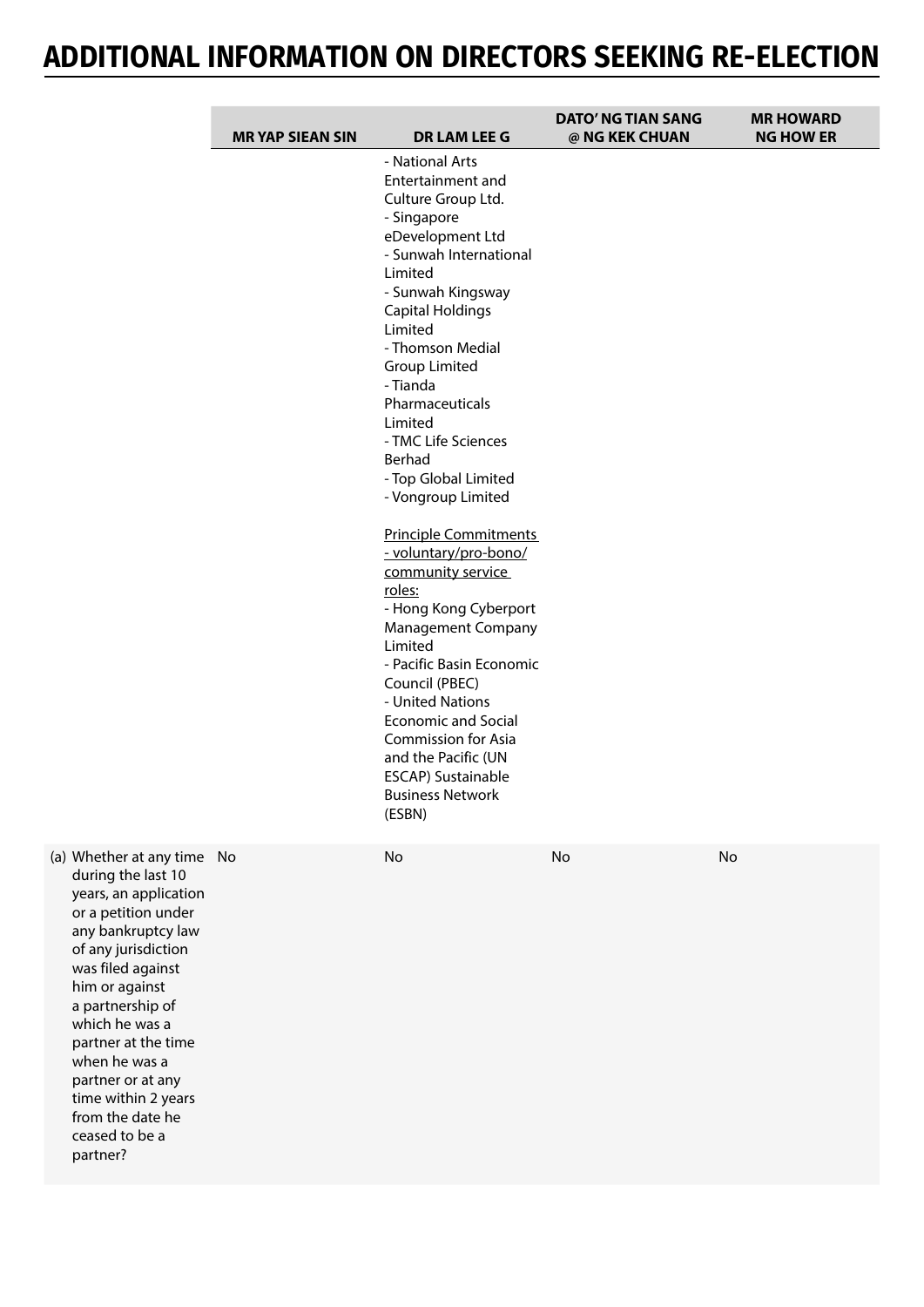|                                                  |                        |                                                  | <b>DATO' NG TIAN SANG</b> |    | <b>MR HOWARD</b> |
|--------------------------------------------------|------------------------|--------------------------------------------------|---------------------------|----|------------------|
|                                                  | <b>MRYAP SIEAN SIN</b> | <b>DR LAM LEE G</b>                              | @ NG KEK CHUAN            |    | <b>NG HOW ER</b> |
| (b) Whether at any time No<br>during the last 10 |                        | Yes                                              | No                        | No |                  |
| years, an application                            |                        | During the period                                |                           |    |                  |
| or a petition under                              |                        | between July 2014                                |                           |    |                  |
| any law of any                                   |                        | and March 2015, Dr                               |                           |    |                  |
| jurisdiction was                                 |                        | Lam Lee G served as                              |                           |    |                  |
| filed against an                                 |                        | an Independent Non-                              |                           |    |                  |
| entity (not being                                |                        | executive Director of                            |                           |    |                  |
| a partnership)                                   |                        | Ruifeng Petroleum                                |                           |    |                  |
| of which he was                                  |                        | <b>Chemical Holdings</b>                         |                           |    |                  |
| a director or an                                 |                        | Limited ("Ruifeng                                |                           |    |                  |
| equivalent person                                |                        | Petroleum"), a company                           |                           |    |                  |
| or a key executive,                              |                        | incorporated in the                              |                           |    |                  |
| at the time when he                              |                        | Cayman Islands, the                              |                           |    |                  |
| was a director or an                             |                        | shares of which were                             |                           |    |                  |
| equivalent person<br>or a key executive          |                        | listed on the Stock                              |                           |    |                  |
| of that entity or                                |                        | Exchange of Hong<br>Kong and delisted on         |                           |    |                  |
| at any time within                               |                        | 6 February 2017. It was                          |                           |    |                  |
| 2 years from the                                 |                        | previously engaged                               |                           |    |                  |
| date he ceased to                                |                        | in the petrochemical                             |                           |    |                  |
| be a director or an                              |                        | business. A winding-up                           |                           |    |                  |
| equivalent person                                |                        | petition was served                              |                           |    |                  |
| or a key executive                               |                        | on Ruifeng Petroleum                             |                           |    |                  |
| of that entity, for                              |                        | on 12 August 2015                                |                           |    |                  |
| the winding up or                                |                        | due to failure to pay a                          |                           |    |                  |
| dissolution of that                              |                        | judgment debt relating                           |                           |    |                  |
| entity or, where that                            |                        | to an outstanding                                |                           |    |                  |
| entity is the trustee                            |                        | amount of a promissory                           |                           |    |                  |
| of a business trust,                             |                        | note issued by Ruifeng                           |                           |    |                  |
| that business trust,                             |                        | Petroleum back in 2011                           |                           |    |                  |
| on the ground of                                 |                        | (3 years before Dr Lam                           |                           |    |                  |
| insolvency?                                      |                        | Lee G's appointment                              |                           |    |                  |
|                                                  |                        | as an independent                                |                           |    |                  |
|                                                  |                        | non-executive director).<br>On 16 November 2015, |                           |    |                  |
|                                                  |                        | Ruifeng Petroleum was                            |                           |    |                  |
|                                                  |                        | wound up by the High                             |                           |    |                  |
|                                                  |                        | Court of Hong Kong.                              |                           |    |                  |
|                                                  |                        | Ruifeng Petroleum                                |                           |    |                  |
|                                                  |                        | was solvent when Dr                              |                           |    |                  |
|                                                  |                        | Lam Lee G was an                                 |                           |    |                  |
|                                                  |                        | Independent Non-                                 |                           |    |                  |
|                                                  |                        | Executive Director, and                          |                           |    |                  |
|                                                  |                        | since the time when                              |                           |    |                  |
|                                                  |                        | the listing of Ruifeng                           |                           |    |                  |
|                                                  |                        | Petroleum's shares was                           |                           |    |                  |
|                                                  |                        | cancelled, no claims                             |                           |    |                  |
|                                                  |                        | have been made                                   |                           |    |                  |
|                                                  |                        | against Dr Lam Lee G                             |                           |    |                  |
|                                                  |                        | and he is not aware                              |                           |    |                  |
|                                                  |                        | of any threatened or                             |                           |    |                  |
|                                                  |                        | potential claims against                         |                           |    |                  |
|                                                  |                        | him, and there are no                            |                           |    |                  |
|                                                  |                        | outstanding claims<br>and/or liabilities as      |                           |    |                  |
|                                                  |                        | a result of Ruifeng                              |                           |    |                  |
|                                                  |                        | Petroleum's dissolution.                         |                           |    |                  |
|                                                  |                        |                                                  |                           |    |                  |
|                                                  |                        |                                                  |                           |    |                  |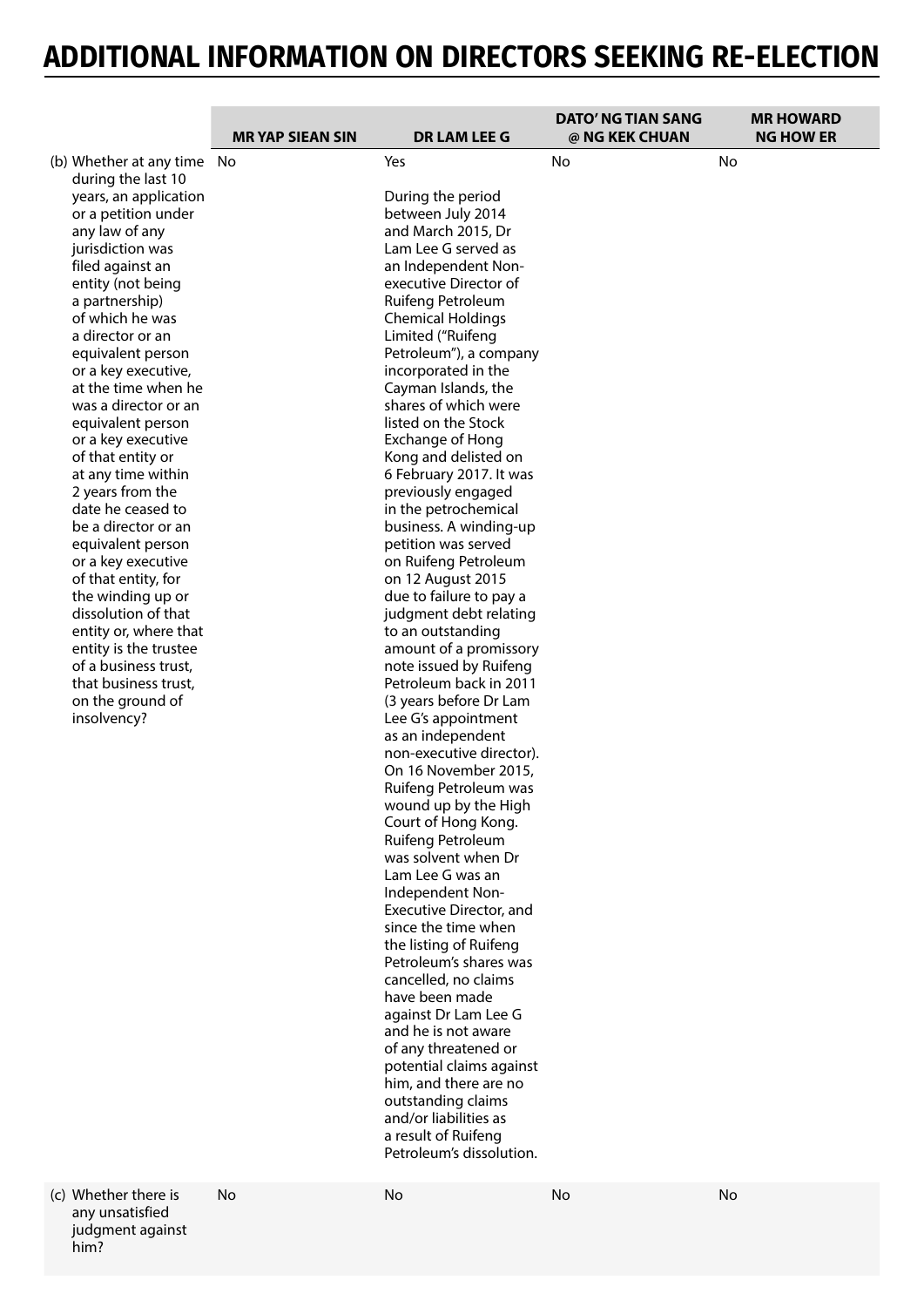|                                                                                                                                                                                                                                                                                                                                                                                                                            | <b>MRYAP SIEAN SIN</b> | <b>DR LAM LEE G</b> | <b>DATO' NG TIAN SANG</b><br>@ NG KEK CHUAN | <b>MR HOWARD</b><br><b>NG HOW ER</b> |
|----------------------------------------------------------------------------------------------------------------------------------------------------------------------------------------------------------------------------------------------------------------------------------------------------------------------------------------------------------------------------------------------------------------------------|------------------------|---------------------|---------------------------------------------|--------------------------------------|
| (d) Whether he has<br>ever been convicted<br>of any offence,<br>in Singapore or<br>elsewhere, involving<br>fraud or dishonesty<br>which is punishable<br>with imprisonment,<br>or has been<br>the subject of<br>any criminal<br>proceedings<br>(including any<br>pending criminal<br>proceedings of<br>which he is aware)<br>for such purpose?                                                                             | <b>No</b>              | No                  | No                                          | No                                   |
| (e) Whether he has<br>ever been convicted<br>of any offence,<br>in Singapore or<br>elsewhere, involving<br>a breach of any<br>law or regulatory<br>requirement<br>that relates to<br>the securities or<br>futures industry<br>in Singapore or<br>elsewhere, or has<br>been the subject<br>of any criminal<br>proceedings<br>(including any<br>pending criminal<br>proceedings of<br>which he is aware)<br>for such breach? | No                     | No                  | No                                          | No                                   |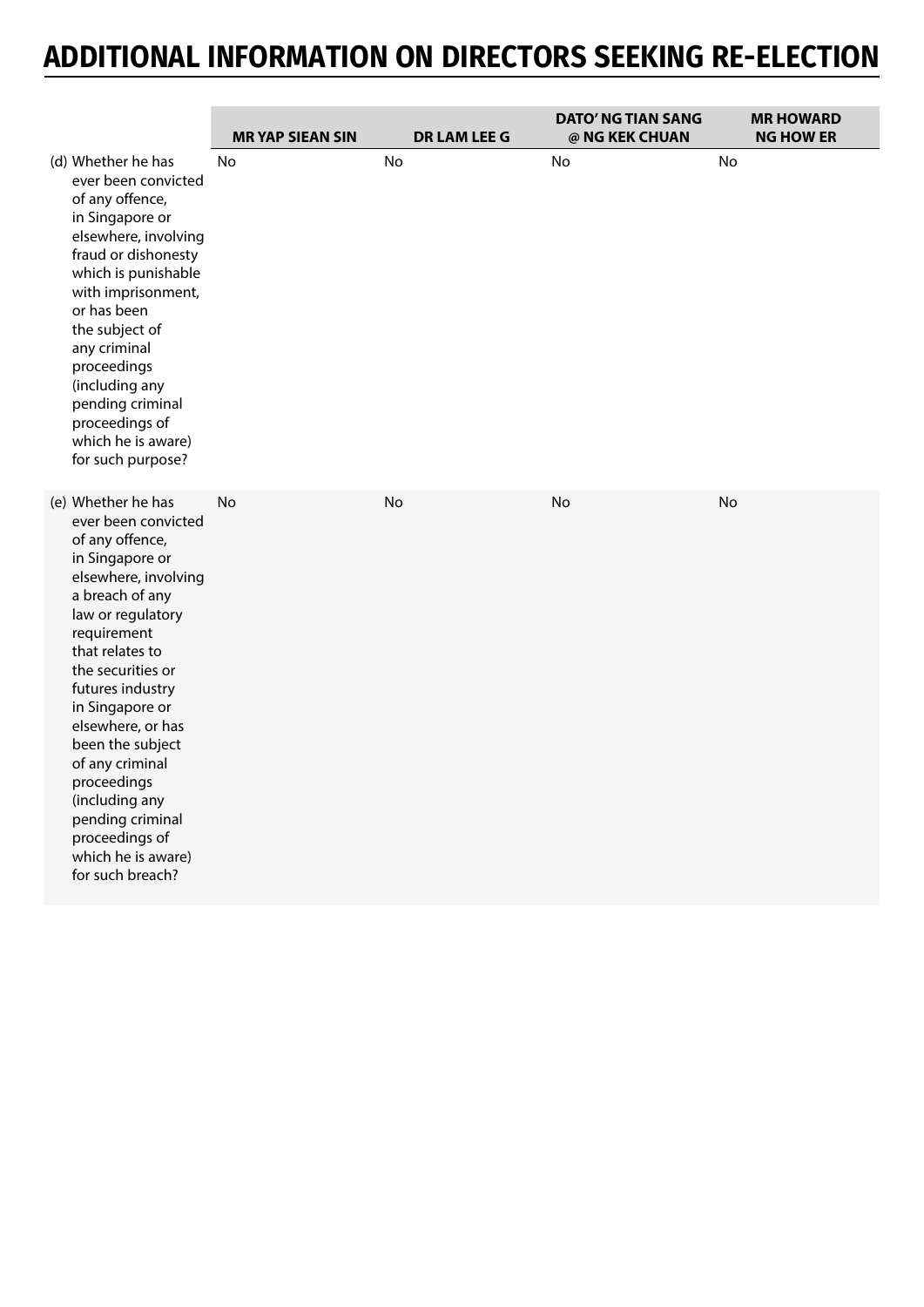|                                                                                                                                                                                                                                                                                                                                                                                                                                                                                                                                                                                                                                         | <b>MRYAP SIEAN SIN</b> | <b>DR LAM LEE G</b> | <b>DATO' NG TIAN SANG</b><br>@ NG KEK CHUAN | <b>MR HOWARD</b><br><b>NG HOW ER</b> |
|-----------------------------------------------------------------------------------------------------------------------------------------------------------------------------------------------------------------------------------------------------------------------------------------------------------------------------------------------------------------------------------------------------------------------------------------------------------------------------------------------------------------------------------------------------------------------------------------------------------------------------------------|------------------------|---------------------|---------------------------------------------|--------------------------------------|
| (f) Whether at any time<br>during the last 10<br>years, judgment<br>has been entered<br>against him in any<br>civil proceedings<br>in Singapore or<br>elsewhere involving<br>a breach of any<br>law or regulatory<br>requirement that<br>relates to the<br>securities or futures<br>industry in Singapore<br>or elsewhere, or a<br>finding of fraud,<br>misrepresentation<br>or dishonesty on his<br>part, or he has been<br>the subject of any<br>civil proceedings<br>(including any<br>pending civil<br>proceedings of which<br>he is aware) involving<br>an allegation of fraud,<br>misrepresentation or<br>dishonesty on his part? | No                     | No                  | No                                          | No                                   |
| (g) Whether he has<br>ever been convicted<br>in Singapore or<br>elsewhere of<br>any offence in<br>connection with<br>the formation or<br>management of any<br>entity or business<br>trust?                                                                                                                                                                                                                                                                                                                                                                                                                                              | No                     | No                  | No                                          | No                                   |
| (h) Whether he has ever No<br>been disqualified<br>from acting as<br>a director or an<br>equivalent person of<br>any entity (including<br>the trustee of a<br>business trust), or<br>from taking part<br>directly or indirectly<br>in the management<br>of any entity or<br>business trust?                                                                                                                                                                                                                                                                                                                                             |                        | No                  | No                                          | No                                   |
| (i) Whether he has ever No<br>been the subject of<br>any order, judgment<br>or ruling of any<br>court, tribunal<br>or governmental<br>body, permanently<br>or temporarily<br>enjoining him from<br>engaging in any<br>type of business<br>practice or activity?                                                                                                                                                                                                                                                                                                                                                                         |                        | No                  | No                                          | <b>No</b>                            |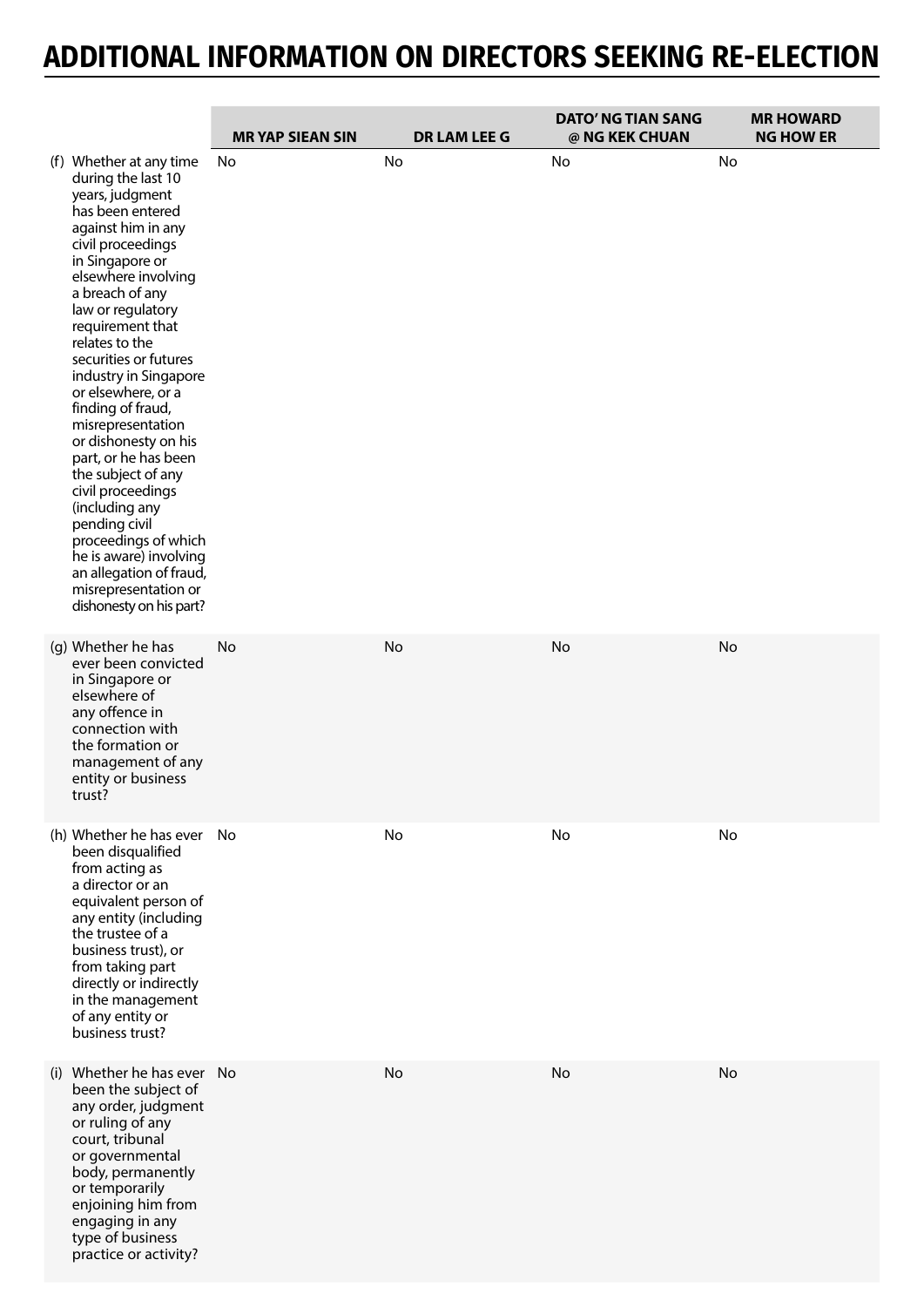|                                                                                                                                                                                                                                                                       | <b>MR YAP SIEAN SIN</b> |    | <b>DR LAM LEE G</b> | <b>DATO' NG TIAN SANG</b><br>@ NG KEK CHUAN |    | <b>MR HOWARD</b><br><b>NG HOW ER</b> |
|-----------------------------------------------------------------------------------------------------------------------------------------------------------------------------------------------------------------------------------------------------------------------|-------------------------|----|---------------------|---------------------------------------------|----|--------------------------------------|
|                                                                                                                                                                                                                                                                       |                         |    |                     |                                             |    |                                      |
| (j) Whether he<br>has ever, to his<br>knowledge, been<br>concerned with<br>the management<br>or conduct, in<br>Singapore or<br>elsewhere, of the<br>affairs of:-<br>(i) any corporation<br>which has been<br>investigated for<br>a breach of any<br>law or regulatory | No                      | No |                     | No                                          | No |                                      |
| requirement<br>governing<br>corporations in                                                                                                                                                                                                                           |                         |    |                     |                                             |    |                                      |
| Singapore or<br>elsewhere; or                                                                                                                                                                                                                                         |                         |    |                     |                                             |    |                                      |
| (ii) any entity<br>(not being a<br>corporation)<br>which has been                                                                                                                                                                                                     |                         |    |                     |                                             |    |                                      |
| investigated for<br>a breach of any<br>law or regulatory                                                                                                                                                                                                              |                         |    |                     |                                             |    |                                      |
| requirement<br>governing<br>such entities in                                                                                                                                                                                                                          |                         |    |                     |                                             |    |                                      |
| Singapore or<br>elsewhere; or                                                                                                                                                                                                                                         |                         |    |                     |                                             |    |                                      |
| (iii) any business<br>trust which<br>has been                                                                                                                                                                                                                         |                         |    |                     |                                             |    |                                      |
| investigated for<br>a breach of any<br>law or regulatory                                                                                                                                                                                                              |                         |    |                     |                                             |    |                                      |
| requirement<br>governing<br>business trusts                                                                                                                                                                                                                           |                         |    |                     |                                             |    |                                      |
| in Singapore or<br>elsewhere; or                                                                                                                                                                                                                                      |                         |    |                     |                                             |    |                                      |
| (iv) any entity or<br>business trust<br>which has been                                                                                                                                                                                                                |                         |    |                     |                                             |    |                                      |
| investigated for<br>a breach of any<br>law or regulatory                                                                                                                                                                                                              |                         |    |                     |                                             |    |                                      |
| requirement<br>that relates to                                                                                                                                                                                                                                        |                         |    |                     |                                             |    |                                      |
| the securities or<br>futures industry<br>in Singapore or<br>elsewhere,                                                                                                                                                                                                |                         |    |                     |                                             |    |                                      |
| in connection<br>with any matter<br>occurring or arising                                                                                                                                                                                                              |                         |    |                     |                                             |    |                                      |
| during that period<br>when he was so<br>concerned with the                                                                                                                                                                                                            |                         |    |                     |                                             |    |                                      |
| entity or business<br>trust?                                                                                                                                                                                                                                          |                         |    |                     |                                             |    |                                      |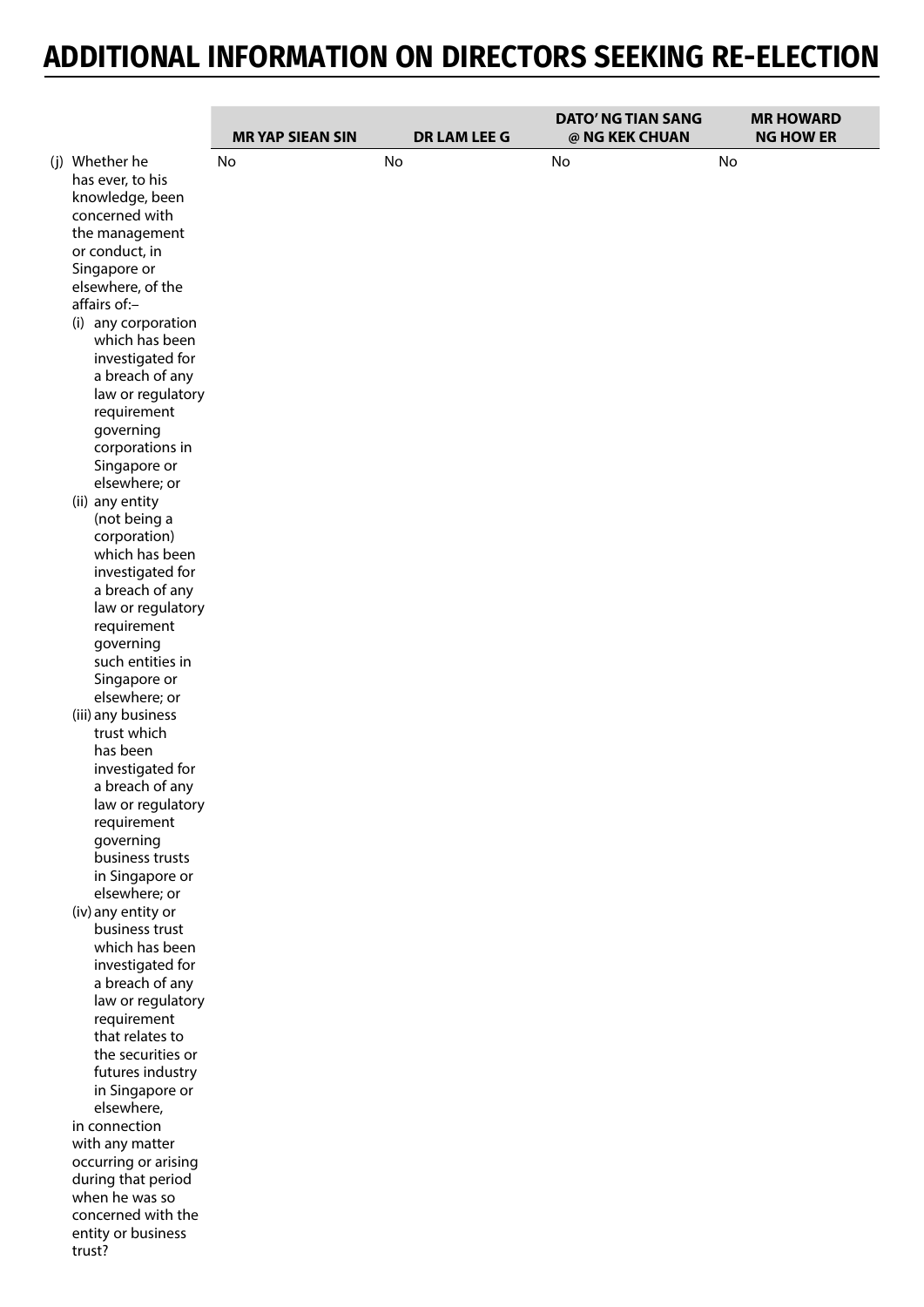|                                                                                                                                                                                                                                                                                                                                                                                                                                                                                                                                                       | <b>MRYAP SIEAN SIN</b>                                    | <b>DR LAM LEE G</b> | <b>DATO' NG TIAN SANG</b><br>@ NG KEK CHUAN | <b>MR HOWARD</b><br><b>NG HOW ER</b> |
|-------------------------------------------------------------------------------------------------------------------------------------------------------------------------------------------------------------------------------------------------------------------------------------------------------------------------------------------------------------------------------------------------------------------------------------------------------------------------------------------------------------------------------------------------------|-----------------------------------------------------------|---------------------|---------------------------------------------|--------------------------------------|
| (k) Whether he has<br>been the subject<br>of any current or<br>past investigation<br>or disciplinary<br>proceedings, or has<br>been reprimanded<br>or issued any<br>warning, by the<br>Monetary Authority<br>of Singapore or any<br>other regulatory<br>authority, exchange,<br>professional body<br>or government<br>agency, whether<br>in Singapore or<br>elsewhere?                                                                                                                                                                                | No                                                        | No                  | No                                          | No                                   |
|                                                                                                                                                                                                                                                                                                                                                                                                                                                                                                                                                       | Disclosure applicable to the appointment of Director only |                     |                                             |                                      |
| Any prior experience<br>as a director of a listed<br>company?<br>If yes, please provide<br>details of prior<br>experience.<br>If no, please state if the<br>director has attended<br>or will be attending<br>training on the roles<br>and responsibilities of<br>a director of a listed<br>issuer as prescribed by<br>the Exchange.<br>Please provide details<br>of relevant experience<br>and the nominating<br>committee's reasons<br>for not requiring the<br>director to undergo<br>training as prescribed<br>by the Exchange (if<br>applicable). | Not Applicable                                            | Not Applicable      | Not Applicable                              | Not Applicable                       |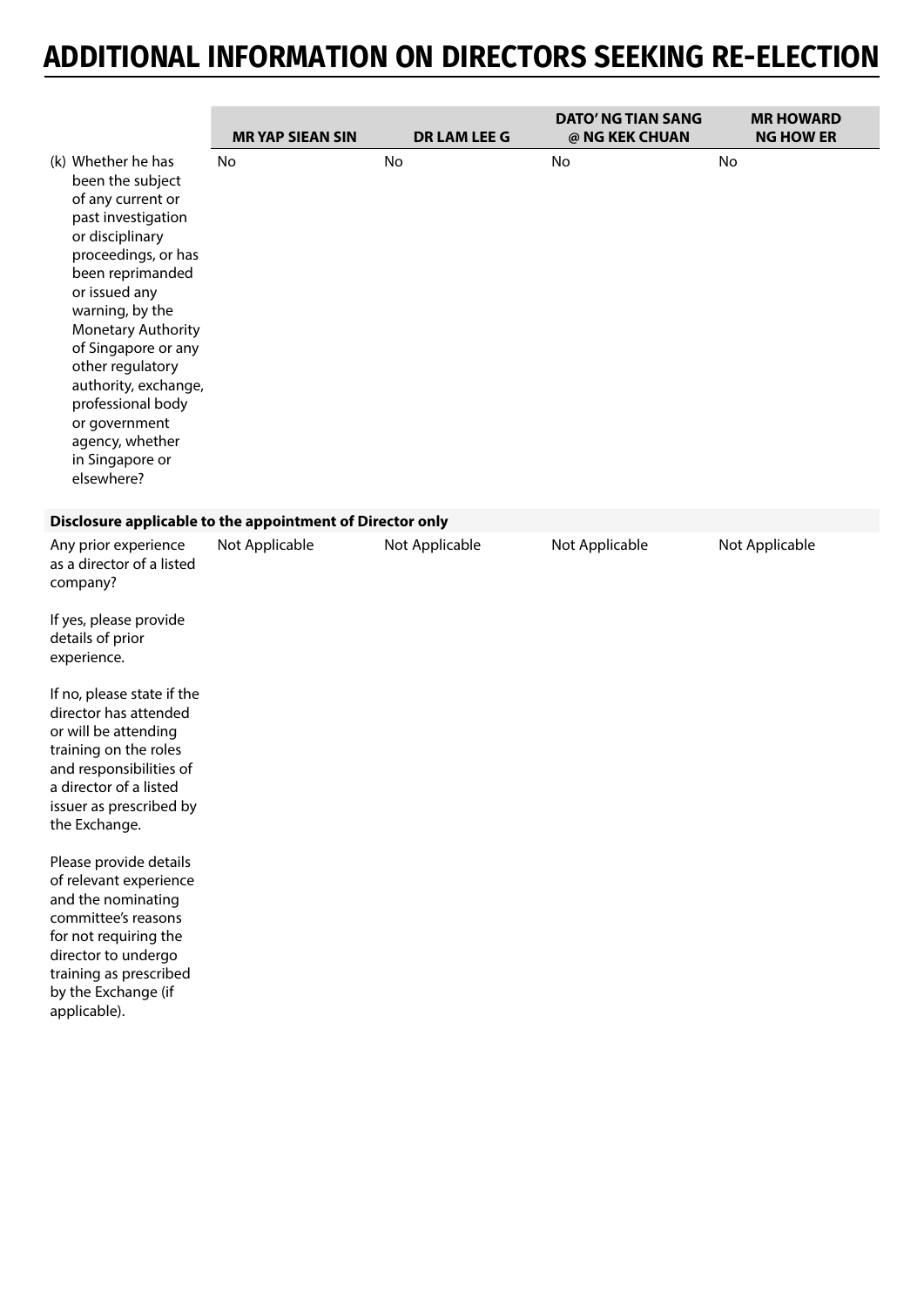### **Appendix A**

### **Dato' Ng Tian Sang @ Ng Kek Chuan – Disclosure of Shareholding Interests in the Listed Issuer and its Subsidiaries\***

|               |                                                                 |                            | No. of<br>ordinary<br>shares/<br>warrants | No. of<br>ordinary<br>shares/<br>warrants | No. of<br>ordinary<br>shares/<br>warrants |
|---------------|-----------------------------------------------------------------|----------------------------|-------------------------------------------|-------------------------------------------|-------------------------------------------|
|               |                                                                 | Shares/<br><b>Warrants</b> | <b>Direct</b><br><b>Interests</b>         | <b>Deemed</b><br>interests                | <b>Total</b>                              |
| Listed Issuer | JCG Investment Holdings Ltd                                     | <b>Shares</b><br>Warrants  | 1,074,297,200<br>305,708,041              | 775,511,751<br>54,742,003                 | 1,849,708,951<br>360,450,044              |
| Subsidiary    | Beverly Wilshire Medical Centre Sdn Bhd                         | <b>Shares</b>              | 3,737,405                                 | 3,942,885                                 | 7,680,290                                 |
| Subsidiary    | Beverly Wilshire Medical Centre (JB) Sdn Bhd                    | <b>Shares</b>              | 1,772,444                                 | 1,739,736                                 | 3,512,180                                 |
| Subsidiary    | Beverly Wilshire Tropicana City Mall Sdn Bhd                    | <b>Shares</b>              | 220,509                                   | 213,174                                   | 433,683                                   |
| Subsidiary    | Beverly Wilshire Aesthetic Dental Centre<br>Sdn Bhd             | <b>Shares</b>              | 656,347                                   | 262,538                                   | 918,885                                   |
| Subsidiary    | Beverly Wilshire Hair Transplant Sdn Bhd                        | <b>Shares</b>              | 2,440                                     | 1,960                                     | 4,400                                     |
| Subsidiary    | Beverly Wilshire Medical Academy and<br>Research Centre Sdn Bhd | <b>Shares</b>              |                                           | 101,210                                   | 101,210                                   |
| Subsidiary    | Beverly Wilshire Cosmetic Surgery Centre<br>Sdn Bhd             | <b>Shares</b>              |                                           | 2,829                                     | 2,829                                     |

\* Excluding shares held under trust deed:

(i) The Company's wholly-owned subsidiary JCG-Beverly Pte. Ltd. ("**JCGB**") had entered into a trust deed dated 20 September 2019 with Dato' Ng Tian Sang @ Ng Kek Chuan, Mr Alexander Ng Zhonglie and Mr Howard Ng How Er (collectively, the "**BMC Trustees**") in respect of 100 ordinary shares in the issued and paid-up share capital of Beverly Medical Centre Sdn. Bhd. ("**BMC Trust Deed**"). Pursuant to the BMC Trust Deed, the BMC Trustees declared a trust over the 100 ordinary shares, being the entire issued and paid-up share capital of Beverly Medical Centre, in favour of JCGB.